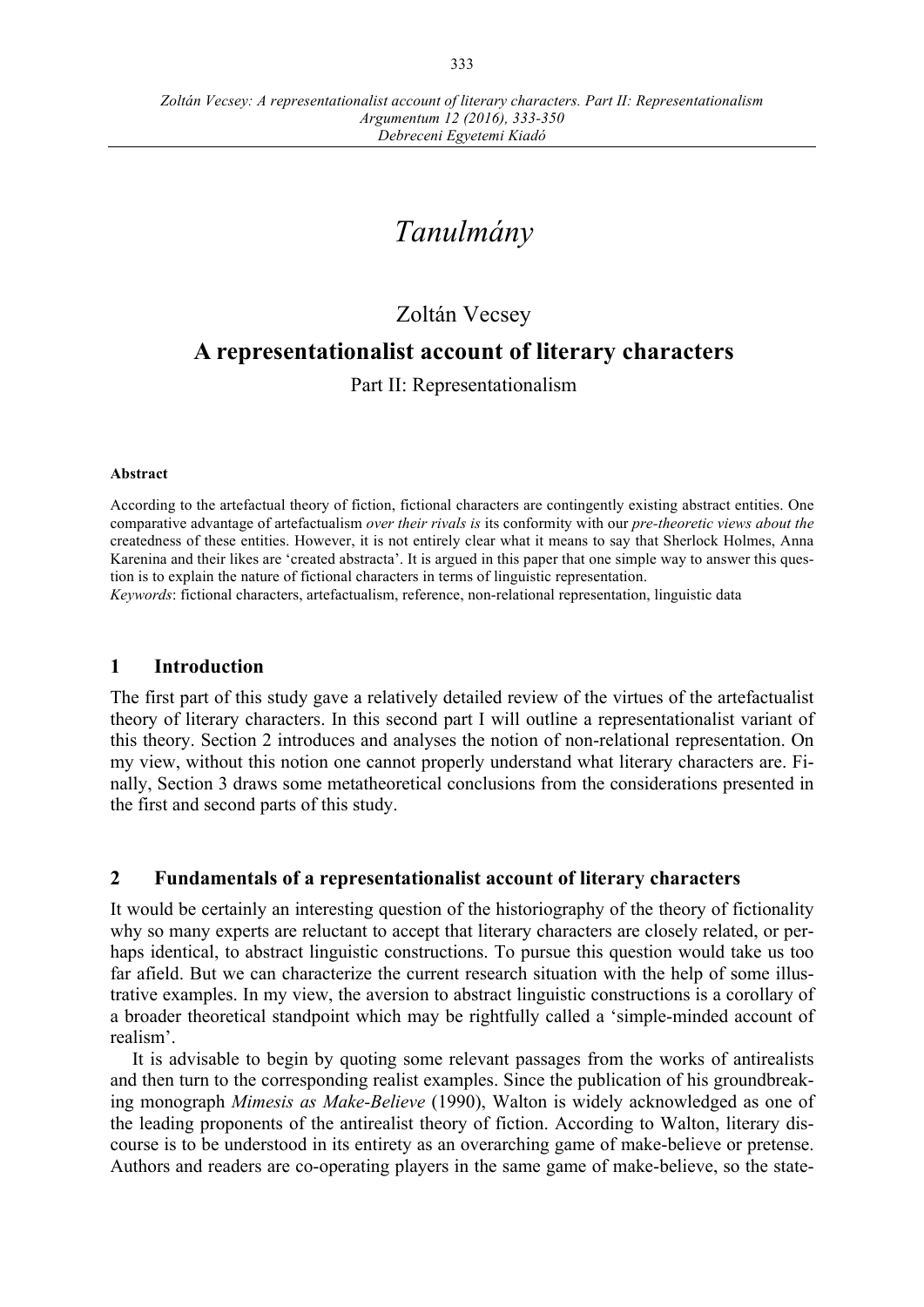ments which are made in the course of playing the game are not to be taken seriously. Pretend statements involve only pretend commitments: the players behave, verbally, as if the entities mentioned or described by them were existing things. But in actual fact, pretend statements do not express propositions at all and there is nothing to which the participants of the discourse could be ontologically committed. Therefore, from the Waltonian point of view, a statement which implies apparent commitment to a fictional entity should not be taken at face value. To claim otherwise is to disregard the rules of an ongoing game. Artefactualists who think that characters are created artefacts are guilty of making the same error. It is worth quoting Walton's opinion at length:

Walt Disney did invent some things, certain animation techniques, for instance, and one can point out that a certain technique was invented by him. Committees, governments, and laws are cultural artifacts, and can be described as such. But to say that *Donald Duck* was "invented by Walt Disney" or that he "is a cultural artifact" is probably to say that there is no such thing, i.e. that Donald Duck-ish referring attempts fail. If Donald Duck is anything he is a *duck* (a talking duck); not an invention or a cultural artifact. Some concepts may be "empty;" the *concept* of Donald Duck (if there is such a thing) is one of them. But *Donald Duck* himself is not a concept. (Walton 2015: 103)

The quoted passage is a succinct summary of the critical attitude Walton had adopted towards fictional realism at numerous places in his oeuvre from the 1970s onwards. And as such it exemplifies the typical contradictory features of that attitude. First, Walton is aware that he cannot straightforwardly deny the existence of cultural artefacts. Indeed, it would be curious to suggest that such cultural inventions of the human mind as committees, governments, and laws are members of a natural kind. Second, he seems to be expressing his doubt concerning the artefactual status of fictional entities. Moreover, he seems to doubt that fictional entities have an ontology at all. In order to establish a categorical difference between the status of these groups of entities – that is, between committees, governments, etc., on the one hand, and fictional characters on the other –, Walton offers a metalinguistic analysis. According to this analysis, if a speaker makes an existential statement about a character  $c_N$ , she conveys the metalinguistic information that *N* cannot be employed in a referring use.

One problem with this analysis is that in utterances of the form ʻ*N* is *F*' (where *F* is an existential predicate), the proper name *N* is typically used and not merely mentioned as the metalinguistic interpretation would require. To stick with the example of Donald Duck, it is implausible to claim that the utterer of the sentence ʻDonald Duck is not real' wants to convey nothing else than ʻʻDonald Duck' is not a referring name'. As regards its default semantic reading, ʻis not real' is *not* a purely metalinguistic predicate. Imagine a cognitive psychologist who remarks that visual space is not real. Presumably, she is much more interested in the mental construction of the visible properties of our immediate environment than in the referential profile of the expression ʻvisual space'. If she wants to inform us of her own interests correctly, then she must use that expression instead of mentioning it. This and similar cases indicate that Walton errs in thinking that an existential predicate like ʻis not real' is equivalent with its metalinguistic cognate 'is unable to refer'.

A further problem is that the metalinguistic analysis does not directly support Walton's distinction between genuine artefacts and fictional characters. Consider the following two statements:

- (1) The American Nobel Committee was founded by Jacques Ferrand and Albert Einstein.
- (2) Donald Duck was invented by Walt Disney*.*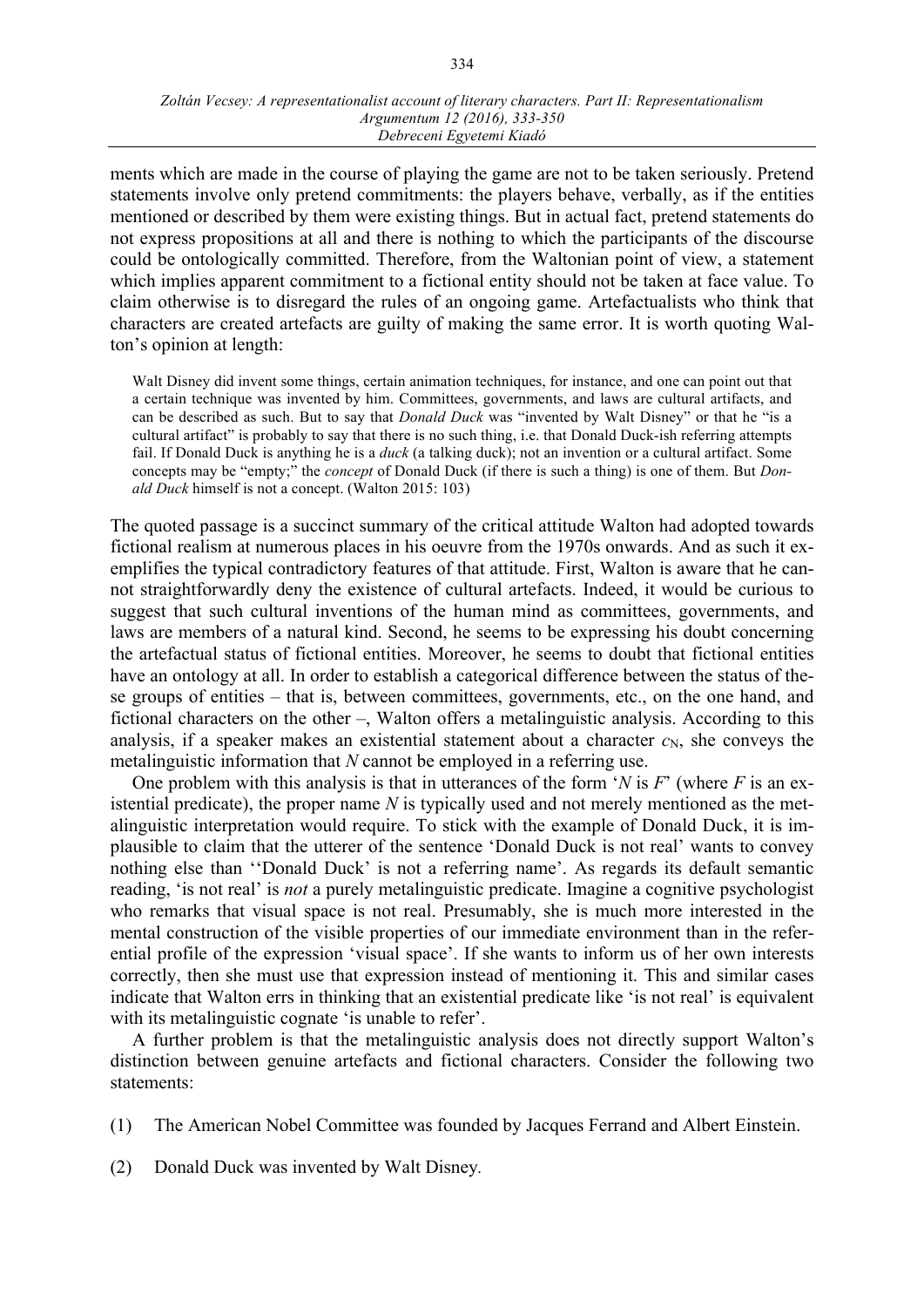#### *Zoltán Vecsey: A representationalist account of literary characters. Part II: Representationalism Argumentum 12 (2016), 333-350 Debreceni Egyetemi Kiadó*

Seen from the Waltonian perspective, the American Nobel Committee is an existing artefact. So the name ʻAmerican Nobel Committee' functions as an ordinary referring expression in (1). This is not true of Donald Duck (or better: *Donald Duck*), since there is no such artefact. But then how should we interpret (2) in which the name ʻDonald Duck' seems to occupy a referring position with respect to the transitive predicate ʻwas invented'? As already said, Walton's proposal is that we should engage in a metalinguistic ascent. If this is done, then we can understand the utterer of (2) as attempting to express her doubt concerning the referential potential of the name ʻDonald Duck'. That is, we can interpret (2) as a means for expressing a general metalinguistic thought according to which "Donald Duck-ish referring attempts fail".

If this were indeed the right approach to (2), then we would find ourselves in a very odd situation. We could easily say that there is a causal and/or historical relation between Jacques Ferrand, Albert Einstein and the American Nobel Committee, but we would be unable to say that there is a similar relation between Walt Disney and Donald Duck (or *Donald Duck*), because in the latter case we would be obliged to make a metalinguistic statement about our referring attempts. Although I have not gathered empirical evidence, I guess that ordinary speakers would draw a close analogue between (1) and (2). They would presumably agree that both statements can be viewed as true instances of the predicative schema ʻsomething was founded/invented by someone'. If such speakers were asked about the origin of Donald Duck, they would answer that it was invented by Walt Disney. They would not feel pressure to talk about issues of reference at all. And for this reason, they would reject the Waltonian analysis as misleading.

Maybe I am wrong and ordinary speakers actually follow a metalinguistic strategy to set apart genuine artefacts from fictional characters. But now let us consider a second challenge for this analysis:

#### (3) Donald Duck and the American Nobel Committee are artefacts.

(3) would not pose any interpretative problem for artefactualists. They would say in a sober tone that Donald Duck and the American Nobel Committee are both products of the human mind and as such they are actually existing (abstract) entities. They would conclude, therefore, that (3) is to be regarded as a true statement. A Waltonian antirealist is in trouble, however, because she cannot provide a consistent reading of (3). While one component of the conjunctive subject (Donald Duck) suggests the need for a metalinguistic ascent, the other component (American Nobel Committee) calls for a literal reading. The possibility of a collective reading is blocked by this tension. Perhaps the solution would be to offer a distributive reading for (3). But in this case, the distributive reading would be the wholly unacceptable ʻDonald Duck-ish referring attempts fail and the American Nobel Committee is an artefact'.

One may conclude from this that the Waltonian interpretation of the artefactualist theory is not wholly adequate. But what follows in the quoted passage is even more peculiar*.* Walton claims there that if there is such an entity as Donald Duck, then it must be a *talking duck*, not an artefact. I am not sure I know how to understand this claim. Perhaps Walton thinks that if a character *c* is described or portrayed in a text as belonging to a natural kind *K*, then *c* is either one of the *K*s, or it is nothing. This would explain why he excludes the possibility that Donald Duck is an artefact. (This would also explain why he denies the existence of characters. And he is certainly right about one thing: there are no talking ducks.) But it is misleading to suggest – if this is what Walton is suggesting – that characters cannot be artefacts because fictional prose works are typically not about abstract entities. We cannot detect a mismatch between the way a character is described and the way it exists. Even though Donald Duck is de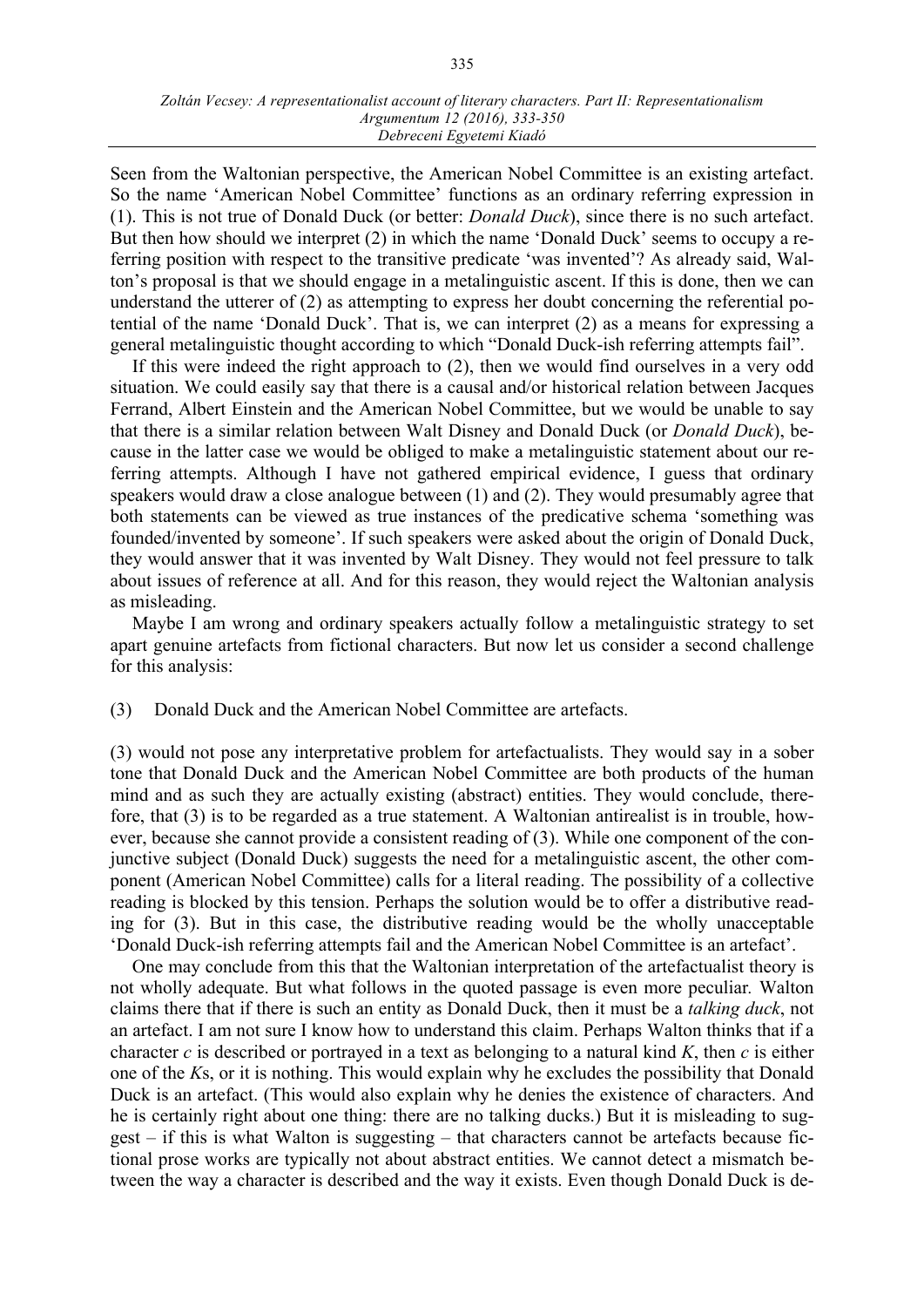scribed as being a talking duck, it does not follow that there must be a language-external entity that corresponds to the description. Walton seems to get this wrong when he says that the *concept* of Donald Duck (if there is such a concept) may be empty, but Donald Duck himself is not a concept. I my view, appreciators of Walt Disney's story may acquire and possess a Donald Duck-concept, provided that concepts are language-based entities; and, with certain provisos, we can say that this is an empty concept. But if we agree on that, then it is not clear to me what is the point in adding that Donald Duck *himself* is not a concept. What is the intended meaning of ʻhimself' in this context? Artefactualists and other abstract realists do not need to think that Donald Duck has the same identity and essence as real ducks in the backyard. The situation is the same as in the case of a toy duck. A toy duck is not a duck; it is a toy that *resembles* a duck. If Walton thinks otherwise, then he misconstrues the standpoint of his opponents.

The above-quoted Waltonian passage gives us an example of the phenomenon which I have called the simple-minded account of realism. Walton assumed that on the realist's view the way a character is described or represented differs from the way it exists. Note, however, that not only leading antirealists are of this opinion. Goodman (2004) is a convinced defender of the artefactualist theory, but what he says about this issue seems to be quite close in spirit to the interpretation offered by Walton. He writes:

I think that as an author begins the storytelling process, and as she begins to regularly associate various predicates with various names, an entity gradually begins to take shape (so to speak) – an (abstract) entity that the name denotes (in some contexts) that exemplifies various properties-in-a-story. (Goodman 2004: 144)

Goodman expresses his agreement with the claim that characters are language-independent abstracta. He says that fictional names denote abstracta (in some contexts). Given Goodman's adherence to the artefactualist theory, the bracketed qualification is to be taken as referring to extra-fictional contexts. For example, seen from the perspective of literary criticism, Hamlet can be classified as a contingently existing abstract entity. In other contexts, contends Goodman, this very same entity exemplifies properties which are not typical of abstracta. Although Hamlet is an abstractum, it exemplifies properties typical of concreta in the story of the play *Hamlet*. That is, seen from the perspective of Shakespeare's story, Hamlet can be classified as a flesh-and-blood person. There is a further questionable point in the quoted sentence. It is said that in the course of the storytelling process an abstract entity gradually takes shape. The reference to the gradual nature of this process is of minor importance in the present context. The significant part of the sentence is that which suggests the language-external status of the originating entity. As other fellow artefactualists, Goodman holds that abstract fictional entities take shape due to the mental activities of their authors. This is one of the factors on which their existence necessarily depends. The storytelling process manifests itself in a set of sentence tokens which compose, in the end, a particular manuscript. This embodies a second kind of dependence factor. Goodman remarks, later is his study, that to bring into existence a dependent entity is merely a matter of bringing into existence its dependence factors. And this cannot be conceived otherwise than bringing into existence an entity which is dependent on but external to its dependence factors. This is precisely what the quoted sentence suggests.

There are other supporters of the artefactualists theory who seem to follow this line of reasoning. But instead of listing more examples of this thought-pattern, I would like to make some reflections on the lesson we can draw.

The first is that it is not quite clear why the simple-minded account of realism became so attractive for all participants of the debate. Perhaps the impetus behind this account is that un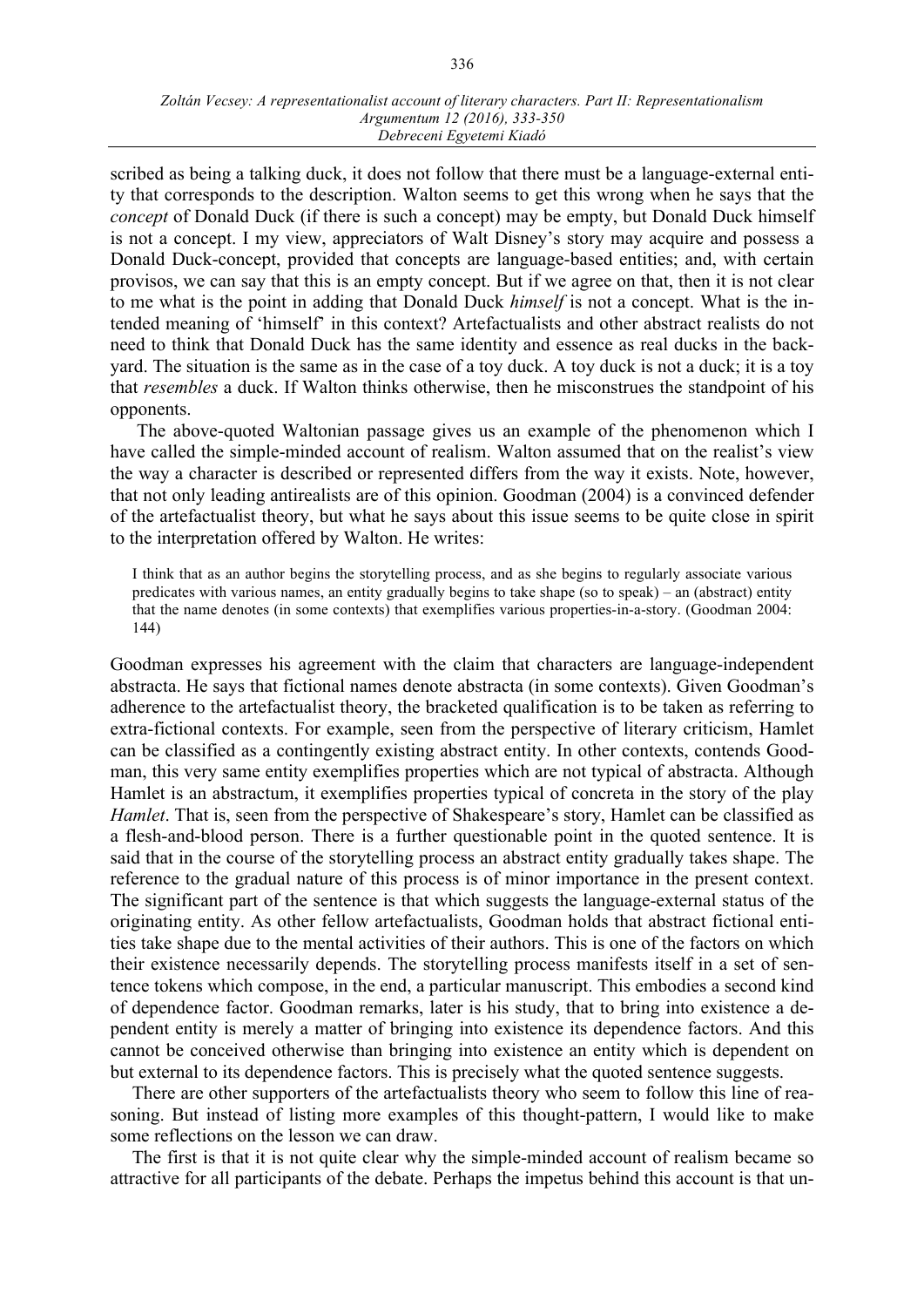til now no one has attempted to provide *explicit* arguments why fictional entities cannot be identical to linguistic constructions. I know only of one such attempt. Thomasson (2015b: 38) claims that the view according to which propositions are linguistic entities entails that they are, in some sense, subjective. Since, on her view, propositions and fictional characters are equally minimal, I suspect that Thomasson thinks her verdict to be correct for characters too. I find this claim wanting because of the absence of a suggestion that would explain in what the alleged subjectivity of such publicly available linguistic entities as sentence tokens consists.

The second reflection is that, in spite of its popularity, the simple-minded account is untenable because it entails an unnecessary reduplication of the object of inquiry. Fictional entities are accessible to us by our reading experiences. The textual level of fictional prose works comprises all the entities at which our attention is directed. We are confronted with linguistic representations at this level, and we should not forget that these representations are fullfledged abstracta on their own. Therefore, if we want to know what kind of abstracta fictional characters, places and events are, it is better to focus on this basic level of literary discourse. Representations have a kind of explanatory priority in this respect. And as we recognize this, we must also recognize the unwarranted and redundant assumptions behind the talk which takes fictional entities to be self-standing cultural artefacts or other sorts of non-linguistic abstracta.

Evidently, it would be folly to try to define fictionalia in terms of linguistic representations without providing a sufficiently detailed explanation for the relevant concept of linguistic representation.

It is customary to say that fictional characters are described by their authors as having a certain set of properties. Sherlock Holmes is described by Conan Doyle as being, among other things, a clever detective and Tolstoy describes Anna Karenina as being, among other things, a passionate lover. For most theoretical purposes, this manner of speaking is harmless.

But when we are concerned with the way in which Holmes and Karenina exist, we have to proceed carefully. The problem with ʻdescribe' is that it is a success verb. Success verbs like ʻknow' or ʻremember' require that certain epistemic or semantic conditions be met. For example, we cannot know that Tilda Swinton is an actress without having successfully collected factual informations about her personality. We cannot remember that she acted in the movie *We Need to Talk About Kevin* without successfully reconstructing our past cinema experiences. In general, in order to know or remember that *o* is *F*, we must be related to *o* in an appropriate manner, where appropriate relatedness means an external condition which cannot be satisfied by reflection alone. Ditto for ʻdescribe'. When a witness wants to describe verbally the physical attributes of the person she saw at a robbery scene, she must successfully collect her past visual impressions. She may say that the person she had seen was taller than an average man, wore a black trousers with a green polo shirt, etc. Under such a circumstance, these descriptive phrases are used relationally. The witness thinks that there is a particular person who satisfies the applied descriptive predicates ʻtaller than an average man' and ʻwore a black trousers with a green polo shirt'. If she has been related to that person in an externally appropriate manner, then she is certainly right in this.

I hope it is clear from the discussion of the ontological status of artefacts thus far, that fictional characters cannot be described in this relational manner. Nevertheless, we may continue to use the  $c_N$  is described in work W<sup>o</sup> figure of speech to refer to the way  $c_N$  is given to us. When we say that the novel *A Study in Scarlet* describes Holmes as being a certain way, we merely emphasize that we are acquainted with that character by reading the novel. As attentive readers, we get to know that Holmes smokes a pipe, but it would be wrong to think that we are thereby externally related to a pipe-smoker. Such descriptive predicates as ʻpipe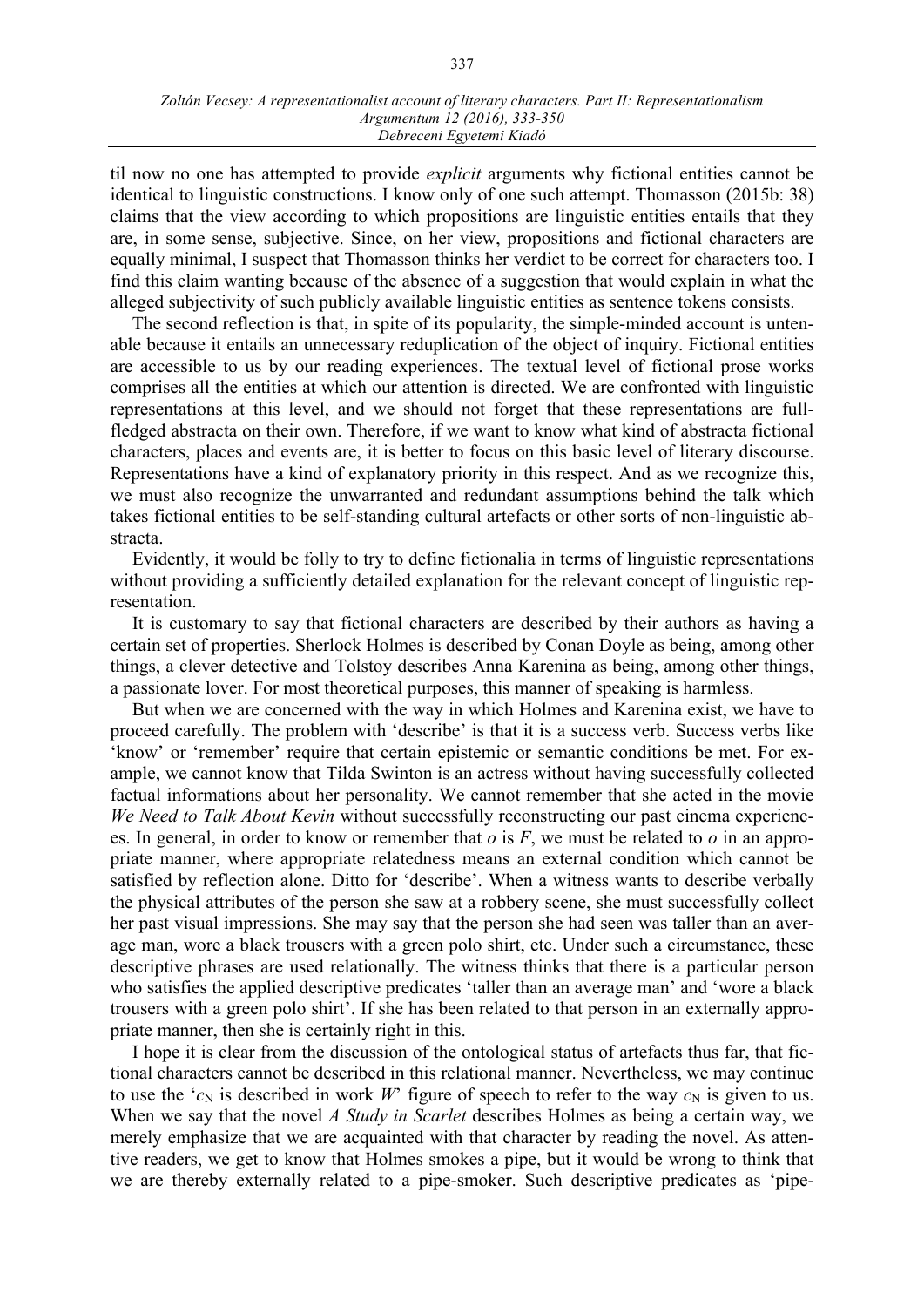smoker' or ʻclever detective' cannot be used with respect to Holmes relationally. It is obvious why. There are no abstract entities, of whatever kind, that could have properties like these.

Because of its limited applicability, the verb ʻdescribe' does not entirely suit our present theoretical concerns. ʻDescribe' has some close synonyms which seem to exhibit the same problematic features. It might be said, alternatively, that a character  $c_N$  is *portrayed* in a work *W*. But 'portray' belongs to the same family of verbs as 'describe'. Used as a predicate, it implies relationality. Consider the following statement: Daniel Quinn is portrayed as being thirty-five years old in the novel *City of Glass*. As above, one possible reading of this statement is that the text of the novel informs us that a character, Daniel Quinn, is thirty-five years old. I think many of us would be willing to consider this as a natural and acceptable interpretation. On the second reading, the portrayal of the character is taken to establish an external relation to a thirty-five years old individual called Daniel Quinn. Again, this cannot be a correct interpretation because of the abstractness of the character. The same limitation in applicability holds for other candidate synonyms such as ʻdepict' and ʻdelineate'.

In this regard, ʻrepresent' gains a significant advantage over ʻdescribe' and its kindred verbs. On the one hand, ʻrepresent' has a theoretical use similar to that of ʻdescribe'. To say that  $c_N$  is *represented* in work *W* seems close to saying that  $c_N$  is given to us by the elements of the textual machinery of *W*. In the statement ʻHolmes is described in the novel *A Study in Scarlet* as a clever detective', the verb ʻdescribed' can be replaced *salva sensu* by the verb ʻrepresented'. On the other hand – and this is a particularly important point – ʻrepresent' should not be necessarily conceived as a success verb. At the very least, it has a theoretical use where the standard epistemic and semantic conditions of success verbs are not operative.

Goodman (1968) was among the firsts to argue that ʻrepresent' occasionally behaves as an unbreakable one-place predicate. He was concerned primarily with issues of pictorial representation, but his observations are relevant for the linguistic case too. Many artistic pictures represent existing objects, says Goodman, but there are also pictures that do not represent anything. A picture of a unicorn is one of these cases. Yet to say this sounds a bit paradoxical. What could it mean that a picture does not represent anything but it is a picture of a unicorn? If ʻrepresent' is taken to be a two-place predicate with an argument place for objects, then the paradox cannot be resolved. We ought to talk about a particular object and attribute properties to it, when we want to talk about a representation. A way out is to recognize that a picture representing a unicorn is a unicorn-representing-picture, or, for short, a unicorn-picture, not a picture of or about a unicorn. This helps mitigate the paradoxical effects of the statement that although there are no unicorns, there are pictures which represent them.

An additional advantage of this observation is that it allows for distinguishing between different objectless or empty pictures. Neither a unicorn-picture nor a dragon-picture can represent objects, because there are no such objects as unicorns and dragons. But a well-informed interpreter would never mistake a unicorn-picture for a dragon-picture. Of course, in spite of their emptiness, these are different pictorial representations. As perceivers, we routinely sort distinct unicorn-pictures into one group; we are pretty sure that Raphael's painting *Portrait of a Lady with a Unicorn* and the cover of *The Unicorn Coloring Book* contains one and the same mythological figure. The same holds for grouping dragon-pictures. We know very well what we are seeking when we search for dragon representing pictures.

The key point in Goodman's analysis is, nevertheless, that representations *of o* should be categorically distinguished from *o*-representations. If *R* is a representation *of o,* then *o* exists and *R* represents *o*. Let  $R_{TS}$  be a picture of Tilda Swinton. Then  $R_{TS}$  represents an actually existing individual. In talking about the relation between the picture and the individual, we use  $'$ represent' as a success verb. That is,  $R_{TS}$  succeeds as a representation only if it is externally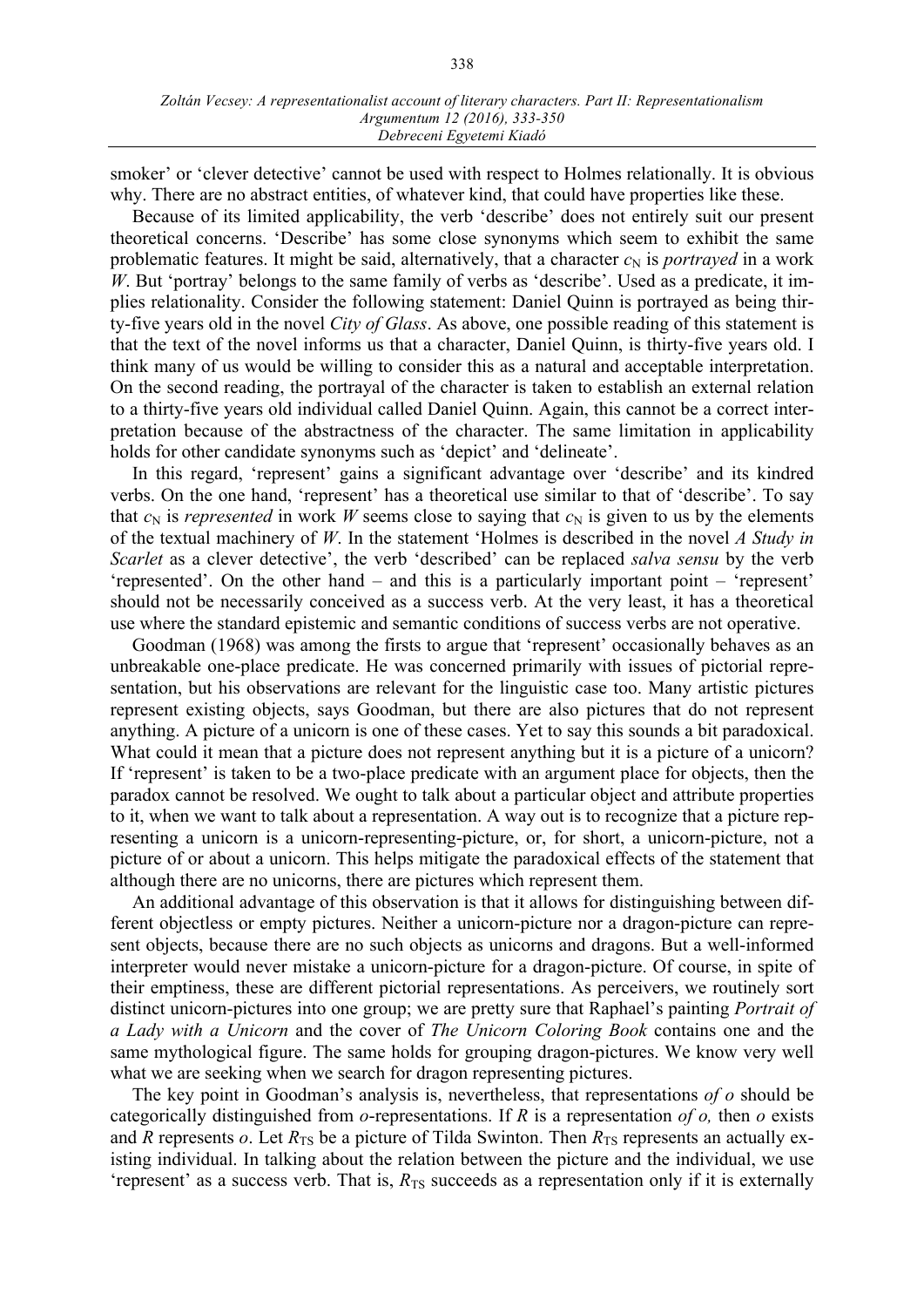#### *Zoltán Vecsey: A representationalist account of literary characters. Part II: Representationalism Argumentum 12 (2016), 333-350 Debreceni Egyetemi Kiadó*

related to the relevant individual and it is related to that individual in an appropriate manner. But *R* may be an *o*-representation even if there is no such object as *o*. Let  $R_u$  be a unicorn picture. Then *R*<sup>u</sup> counts as a unicorn-representation. In contrast to the previous case, ʻrepresent' is used here as a one-place predicate. To be a (successful) unicorn-representation, *R*<sup>u</sup> does not need to be related to any particular object. But one might then wonder in virtue of which is *R*<sup>u</sup> a unicorn-representation at all. Why is it not instead a dragon-representation? Goodman would say, I think, that all that matters here is that *R*u has the prototypical features which are characteristic of other unicorn-representations. That is, if  $R<sub>u</sub>$  is picturing a horse-like animal with a large spiralling horn on its forehead, then it is probably a good candidate for being a unicorn-representation.

Whatever importance we may attribute to Goodman's conceptual apparatus, he was certainly not an early proponent of the artefactualist theory. Goodman repeatedly says that there are no unicorns and he also explicitly rejects the existence of fictional entities.<sup>1</sup> According to him, engagement in mythological pictures does not involve commitment to entities which have a distinctive ontological status. In this regard, his opinion is much closer to the standpoint of present-day antirealists. So, if we tried to apply his insight to literary works, we would be faced with a difficulty. Goodman claims that a unicorn-picture does not represent anything. It is a picture with null denotation. However, in spite of its emptiness, we recognize it *as* a unicorn-picture. Why? Because we *see* it as if it were a picture *of* a horse-like animal which has a large spiralling horn on its forehead. If we applied this approach to the literary case, we would get the following result. The proper name ʻSherlock Holmes' is an empty name that does not represent anything. It is a name with null denotation. In spite of this, we recognize sentences containing ʻHolmes' *as* Holmes-representations. The question is, again, why this is so. Given what he said about empty pictures, Goodman's answer would be this: we take the sentence ʻHolmes smokes a pipe' *as* a Holmes-representation because we *understand* it as if it were a representation *of* a person-like entity who (or which) smokes a pipe. Goodman cannot deny that the sentence ʻHolmes smokes a pipe' appears to attribute a property to a person. But from his point of view, this is what it is: an appearance. Since he rejects the existence of Holmes, he must assume that ʻHolmes' behaves in such sentences as if it were a name of a person-like entity. This extra assumption is needed because otherwise he could not say that we may collect all Holmes-representations into one single group. Holmesrepresentations must have some common features in virtue of which they are Holmesrepresentations and not, say, Karenina-representations.

This Goodmanian assumption is questionable for two reasons. First, it seems implausible to contend that readers of the novel *A Study in Scarlet* process and understand the name ʻHolmes' as if it were designed to seemingly represent a person-like entity. Those who engage in the text are compelled to interpret this name as a conventional device for person representation, independently of whatever they think about the ontological status of Holmes. It is evident for everyone, I think, that ʻHolmes' is used in a subject position in such a sentence as ʻHolmes smokes a pipe'. And the property attributed to the subject mentioned in that sentence – i.e., the property of smoking a pipe – is clearly a property of persons. If you have reservations against this being called a personal property, then consider the sentence ʻHolmes was certainly not a difficult man to live with'. Here, it is explicitly indicated that ʻHolmes' is used as a person representation in the novel. The explanatory predicate ʻman' dispels all doubts to the contrary. Given this, I find it hard to imagine why should we associate the textual occurrences of the name with such a curious thing as a person-like entity. Perceiving one-horned

See Goodman (1968: 21, 22, 30).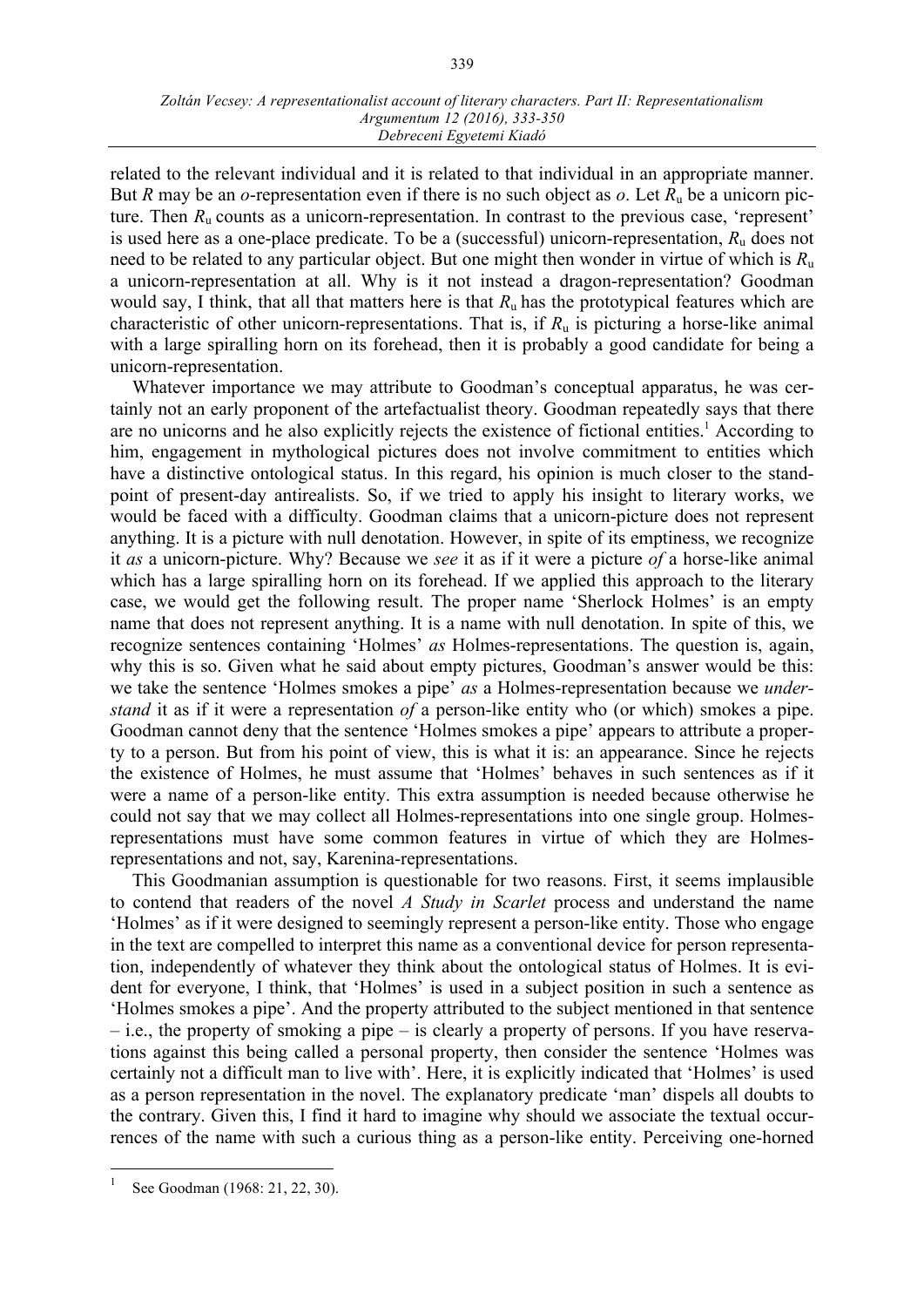horse-like figures is necessary for recognizing unicorn-representations, but one does not need to apprehend person-like entities for recognizing Holmes-representations. ʻHolmes' is no less a person representation than an ordinary name like ʻSwinton'. Which is not to say, of course, that ʻHolmes' is a representation *of* a person. Common sense intuitions seem to converge on this point. Second, a person-like entity is not only a curious thing, but also an ontological monster. The term ʻperson', like other natural kind words, is often thought of as having vague application conditions. This is not particularly troubling for our present account, since we can understand the term in its most general sense, according to which persons are concrete human beings. Even though the boundaries of the term ʻperson' vary strongly between different metaphysical frameworks, this does not tell us much about the application conditions of the other term. But one thing is clear: person-like entities cannot be human beings, since ʻHolmes' would then behave in Conan Doyle's novel as if it were a name of a human being and Goodman excludes this possibility. Nor can they be instances of a non-natural kind, for an analogous problem would then arise, namely that ʻHolmes' would behave as if it were a name of an artefact. Goodman's scepticism concerning the existence of fictional entities excludes this possibility too. This does not mean that we should deny *tout court* the metaphysical possibility of person-like entities. The lesson is more specific to the ontology of literary works. I want merely to claim that in the context of a literary ontology which centres around the concept of representation we cannot have a clear idea of what person-like entities are. And so the analysis which reveals how "empty" artistic pictures work cannot be directly applied in the investigation of fictional prose works.

This is a drawback of Goodman's account. But he was surely right in stressing that for certain theoretical purposes ʻrepresent' is analysable as an intransitive one-place predicate. Fortunately, there are alternative frameworks which utilize the Goodmanian distinction between cases of representations of *o* and cases of *o*-representations and to which we can turn in arguing for the non-relational nature of fictional representations.

One of these frameworks is elaborated by Burge in his *Origins of Objectivity* (2010). It is worth discussing briefly some passages of this book, for we find in them a comprehensive account of the phenomenon of representation. Burge interprets ʻrepresentation' as a generic term which covers various sorts of human intentionality. By being connected with psychological (i.e. intentional) states, the events of perception, cognition, and language use all include representations. The latter is of most interest to us here.

Linguistic representation has two subtypes: reference and indication. Reference, claims Burge, is both a relation between expression tokens and extra-linguistic entities, and a function of a mental state or event to establish the reference relation. Consider a conversational situation in which the participants talk about the habits of Arnold Schwarzenegger. Imagine that in this situation someone utters the sentence ʻArnold smokes a pipe'. By focusing on the relational aspect of reference, we may say that the token name ʻArnold' is related here to the person Arnold Schwarzenegger. On the other hand, in attending to the functional aspect of reference, we may say that the utterer of the sentence is engaged in reference by using the token name ʻArnold'. This picture might be familiar to many readers, since Burge's dual-aspect approach to reference corresponds well to the standard distinction between semantic reference and pragmatic reference.

In contrast to names and other singular expressions, predicates are not devices of reference. When it is used as a predicate, ʻclever' does not refer to anything. Instead, it indicates the property of being clever. In general, predicates indicate properties which can be attributed to appropriate entities. Thus, reference and indication can be seen as performing a complementary function. Suppose someone utters the sentence ʻArnold is clever' in the above-mentioned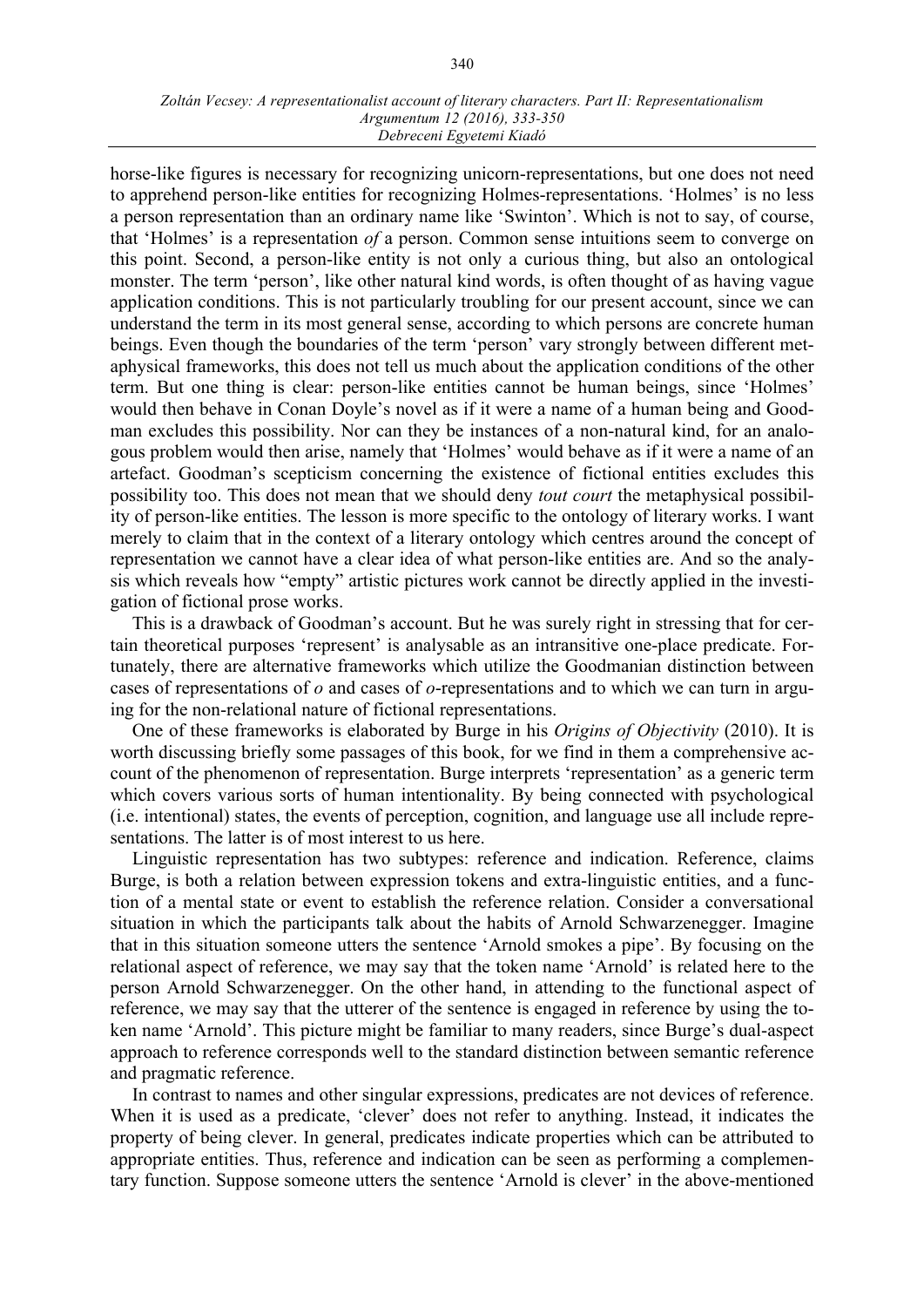situation. Burge would say that in this sentence ʻclever' functions to attribute what it indicates, that is, it attributes the property of being clever to the entity to which ʻArnold' refers. And given that ʻArnold' is used here to refer to the person Arnold Schwarzenegger, the sentence can be taken as stating that Arnold Schwarzenegger is clever. Again, this is broadly what standard theories of predicative statements contend.

On Burge's view, the primary function of linguistic representation is property attribution. A particular linguistic item represents something as being so-and-so, or as having such-andsuch properties, if it represents something by an appropriate type of representation. In order to represent Arnold Schwarzenegger as being clever, speakers have to use tokens of the clevertype representation. Of course, ʻclever-type representation' does not mean a representation that is clever. It is instead a representation type, individuated in terms of the predicate ʻclever'.

The really interesting cases are those in which reference and indication come apart. We have mentioned earlier that scientific vocabularies may contain occasionally empty terms. For example, the expression ʻphlogiston' was introduced into the chemical vocabulary of the 1700s without having a worldly referent. Phlogiston was characterized by its discoverer as a chemical substance which is released into the air on burning. But as it turned out shortly thereafter, the proposed theory was based on erroneous background assumptions. ʻPhlogiston' was (and is) an empty term. Thus, by uttering the sentence ʻphlogiston is released in burning' something is indicated (a release), but nothing is represented (because ʻphlogiston' lacks a referent). But in spite of the fact that nothing is represented as phlogiston, the utterance involves a phlogiston-type of representation.

At this juncture, I can imagine an objection taking the following form. It is true that reference and indication must cooperate in successful representations. It is also true that scientists occasionally introduce into their theories empty terms, for various reasons. But the idea of empty representations is obscure, to say the least. If there is no referent for a term *t*, then *t* is empty, and empty terms are not representational devices in any sense of the word. So the claim that there is a *t*-type representation involves a kind of conceptual incoherence.

The objection can be averted, however, by pointing out that phlogiston-like terms may have representational content in spite of their emptiness. To see how this is possible we need to take a look at the constitutive functions of linguistic representations. One such function consists in individuating and tracking intentional states. When speakers utter sentences involving the name ʻArnold', they indicate a particular person as being a certain way. If Arnold is a concrete entity, utterances of 'Arnold is  $F'$ , 'Arnold is  $F_1$ ', 'Arnold is  $F_2$ ', etc., attribute what they indicate. They represent Arnold as having the properties  $F$ ,  $F_1$ ,  $F_2$ , etc., even across different utterance contexts. Because of this, one can regard ʻArnold' and the set {*F*, *F*1, *F*2, …} as jointly individuating a type of intentional state. If certain contextual and pragmatic conditions are satisfied, an utterance involving ʻArnold' makes explicit that the speaker is in this type of state. Other speakers recognize this: they acknowledge that the communicative intentions of their conversational partners are directed towards one and the same entity. In coherently evolving conversations this piece of common knowledge remains stable and predictable.

One other constitutive function of linguistic representations is that they embody inferential capacities. Speakers may attribute many properties to an indicated entity, and a particular property may be attributed to an entity with using different predicates. As regards the properties of Arnold, speakers have many options. They may utter attributive sentences like ʻArnold is tall', ʻArnold is a pipe-smoker', and so forth. These are representations which are connected to each other by inferential and other logical or semantic relations. For example, from the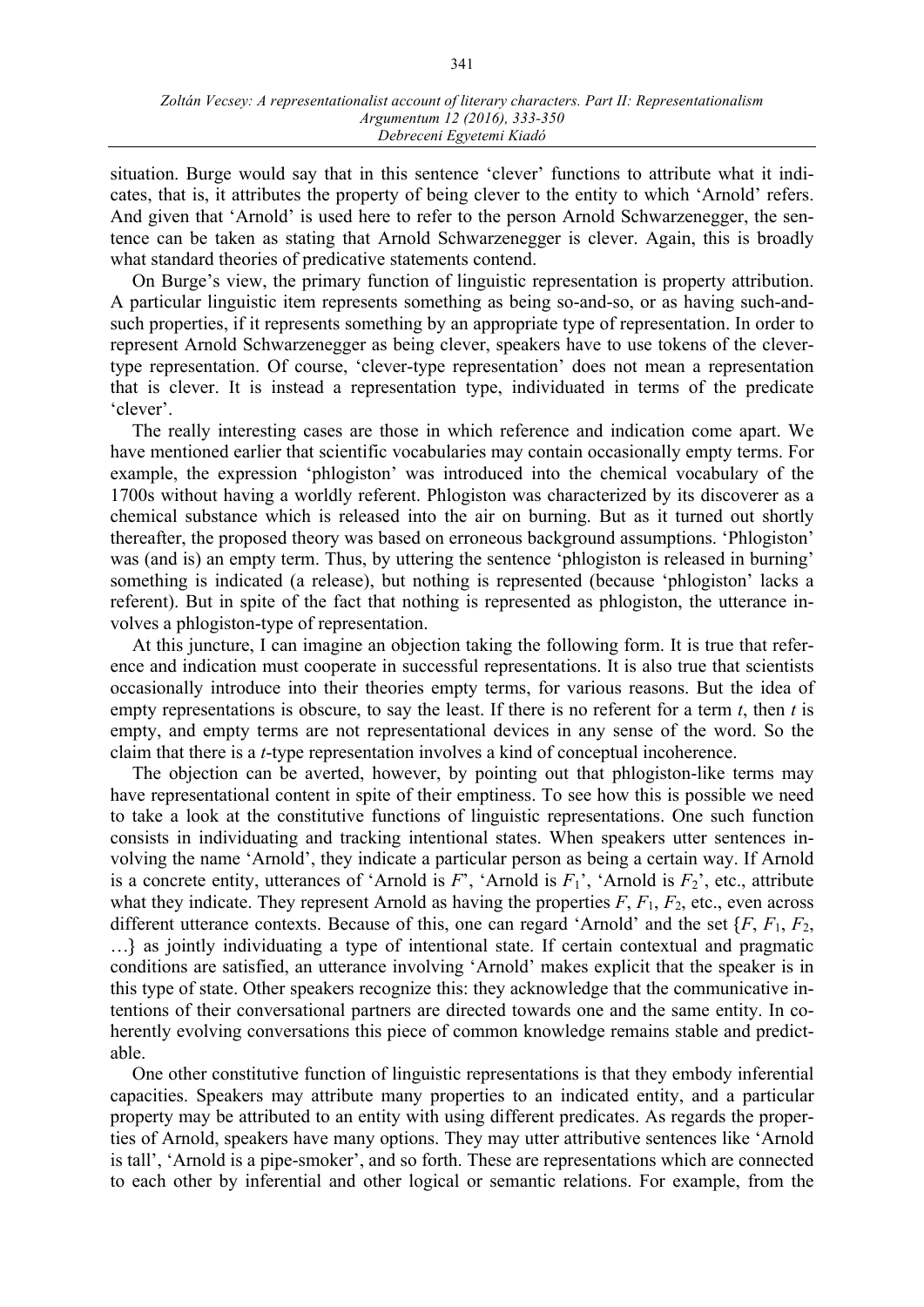above two utterances, one can derive the conclusion that Arnold is a tall pipe-smoker. And similarly, if it turns out that Arnold can be represented as being taller than 180 cm, one can safely conclude that Arnold can be represented as being taller than 70 inches.

Speakers individuate and track both their own intentional states and the intentional states of others by referring and indicating. In Burges's jargon, a *t*-type state specifies an attribute *F* if and only if it represents *t* as being *F*. <sup>2</sup> And given that speakers may refer to and indicate *t* in a number of ways, *t* may be represented as being *F* in a number of ways. These ways of referring and indicating can be said to be the contents of linguistic representations.

Note that Burge's account of representational content follows from a functional analysis of referring and indicating. On this account, representational contents can be construed without mentioning the content-determining role of extra-linguistic factors. Of course, if *t* is not empty, *t*-type states represent *t* successfully, and the (representational) content of an utterance ʻ*t* is *F*' can be evaluated as veridical. Note also that the functional analysis is insensitive to the differences between the semantic behaviour of non-empty terms and empty terms. While an utterance of ʻArnold is tall' may end up being a successful and veridical representation, utterances of ʻSherlock is tall' are doomed to be unsuccessful and not veridical. But the difference in successfulness and veridicality does not touch upon the functional similarity of these utterances. Both can be seen as fulfilling the function of individuating a certain type of representational state. And, a fortiori, both can be seen as conveying a certain type of representational content.

It is important to stress, again, that when we say that utterances involving empty terms are capable of conveying representational content, then we do not want to capture the specifications of content in an externalist manner. As Goodman already recognized, representations *of* objects, if successful, should be treated as possessing externally determined contents. *Object*representations, on the other hand, can be successful even if they lack such kind of content determination. Now we are in a position to transfer this observation to the linguistic case. If *t* is an empty term, *t*-type states are representational and utterances involving *t* are to be thought of as *t*-representations. These empty states and empty utterances does not differ functionally from non-empty states and non-empty utterances. But in contrast to the latter, they convey representational content without being related to external representata. Instances of the phlogiston-type representation possess a kind of content that can enter in inferential, logical and semantic relations with other contents. We may say, for example, that the idea of phlogiston and the idea of ether are equally products of mistaken scientific theorizing. This is a familiar way of talking in which the empty terms ʻphlogiston' and ʻether' are used in a contentful but non-relational manner.

Speakers individuate their own intentional states by engaging in acts of referring and indication. The representational content of these states seems to resemble meanings – at least in certain respects. Empty names cannot indicate entities, but this does not entail that such names lack representational content; quite the contrary: they represent, although nonrelationally. Enthusiasts of detective novels easily recognize the difference between a Holmes-type representation and a Maigret-type representation. (You can try to deceive them, but you will end up losing.) Similarly, empty terms do not refer to entities, yet they are not completely devoid of meaning. Although ʻphlogiston' and ʻether' have the same null extension, they surely differ in meaning. Consider the following pair of sentences: (a) ʻPhlogiston was introduced by Georg Stahl', and (b) ʻEther was introduced by Georg Stahl'. I think it is clear that informed speakers would assent to (a), but dissent to (b). If this is so, then there

<sup>&</sup>lt;sup>2</sup> See Burge (2010: 37).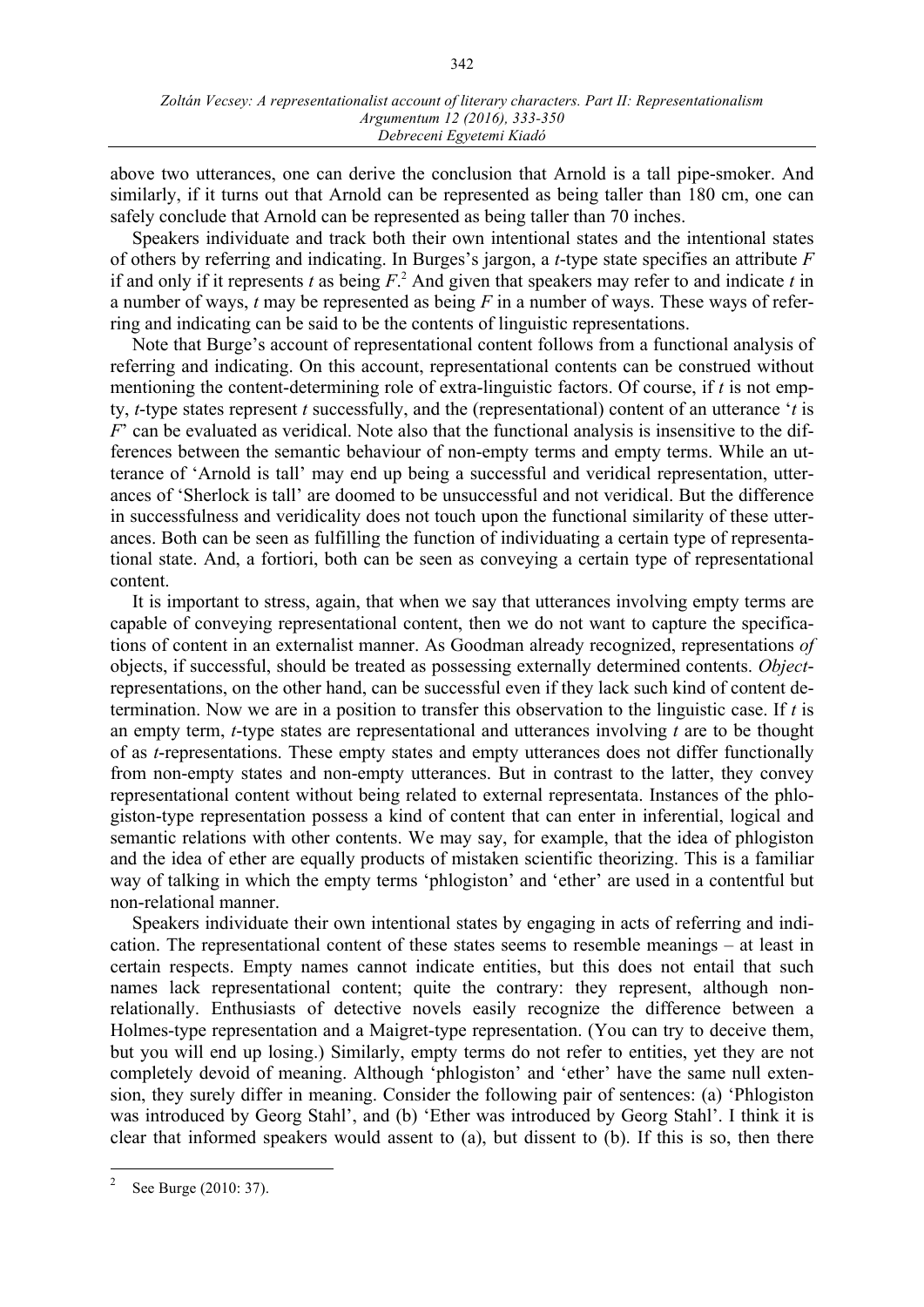#### *Zoltán Vecsey: A representationalist account of literary characters. Part II: Representationalism Argumentum 12 (2016), 333-350 Debreceni Egyetemi Kiadó*

must be a non-extensional aspect of meaning that can be made responsible for this attitudinal difference. Moreover, seen from the perspective of language use, representations and meanings have the same ontological standing. Both are publicly available and shareable abstract entities. And given their common sociocultural origin, both can be categorized as contingently existing artefacts. At the same time, meanings have some structural or behavioural features that representational contents seem to lack. Just to mention one, some indexical expressions are used in a token-reflexive way. When the first person pronoun ʻI' is used in this way, it has the meaning ʻthe utterer of this token'. I believe that representations, be they relational or nonrelational, cannot carry such token-reflexive contents because they are not decomposable along the character/content dimension that plays a fundamental role in the analysis of indexicals. For this and other related reasons, representations are not to be identified with meanings.

This is only a side issue, though, because the main point of interest here is a plausible definition of a notion of linguistic representation which does not implicitly involve a semantic (or epistemic) relation to represented entities. The above discussions have shown that Goodman's insight pertaining to the content of pictorial representations has a much wider application than he had originally conceived of it. As we have seen, thanks to Burge, ʻrepresent' can be used as an intransitive predicate in the theory of mental states, and even in the theory of linguistic content. The lesson we can learn from the intransitive uses of this predicate is that referential failure does not necessarily entail representational failure. The relevant notion of representation may then be defined in the following way:

*Non-Relational Linguistic Representation* (NRLR): A linguistic item, *t*, qualifies as a nonrelational representation if and only if the following conditions are jointly satisfied: (i) tokens of *t* are capable of conveying representational content in utterances which purport to refer and indicate, (ii) *t* lacks a language-external representatum, and (iii) *t-*representations are publicly available and shareable entities.

Condition (i) is required in order to exclude extreme cases in which referential failure entails representational failure. Imagine that someone fills in the formula ʻThe ̲̲̲̲is here' with closed eyes so that the result is ʻThe t\*9C®™n is here'. Obviously, since the character sequence ʻt\*9C®™n' has been typed in without a communicative intention, it will neither refer to an entity nor convey or express a representational content. Because of the threatening possibility of cases like this, it is reasonable to restrict our definition to such utterances where *t* has a chance to convey a representational content.

Satisfying condition (ii) ensures that *t*'s representational content is not of a relational kind. Utterances of  $t$  purport to refer to entities but are necessarily unsuccessful in that attempt.<sup>3</sup> Our definition must make it clear that this is so not because of some pragmatic error or other kind of communicative failure, but because *t* lacks a representatum.

The last condition, condition (iii), concerns the epistemic accessibility of *t-*representations. Notice that *t* is a vehicle type for constructing natural language representations. It is plausible to suppose that *t* is part of an internal code; perhaps it is an item in a mental lexicon with rich causal and computational connections, or it is a symbol in a language of thought with a compositional syntax and semantics. Acts of referring and indication involve tokens of such abstract vehicle types. Although utterances contain perceivable tokens of *t* (i.e., they make publicly available, and thus shareable, the type *t*), it is important to see that *t-*representations

<sup>&</sup>lt;sup>3</sup> According to the apt remark of Burge, "[r]epresentation is rather like shooting. Some shots do not hit anything, but they remain shootings" (Burge 2010: 45).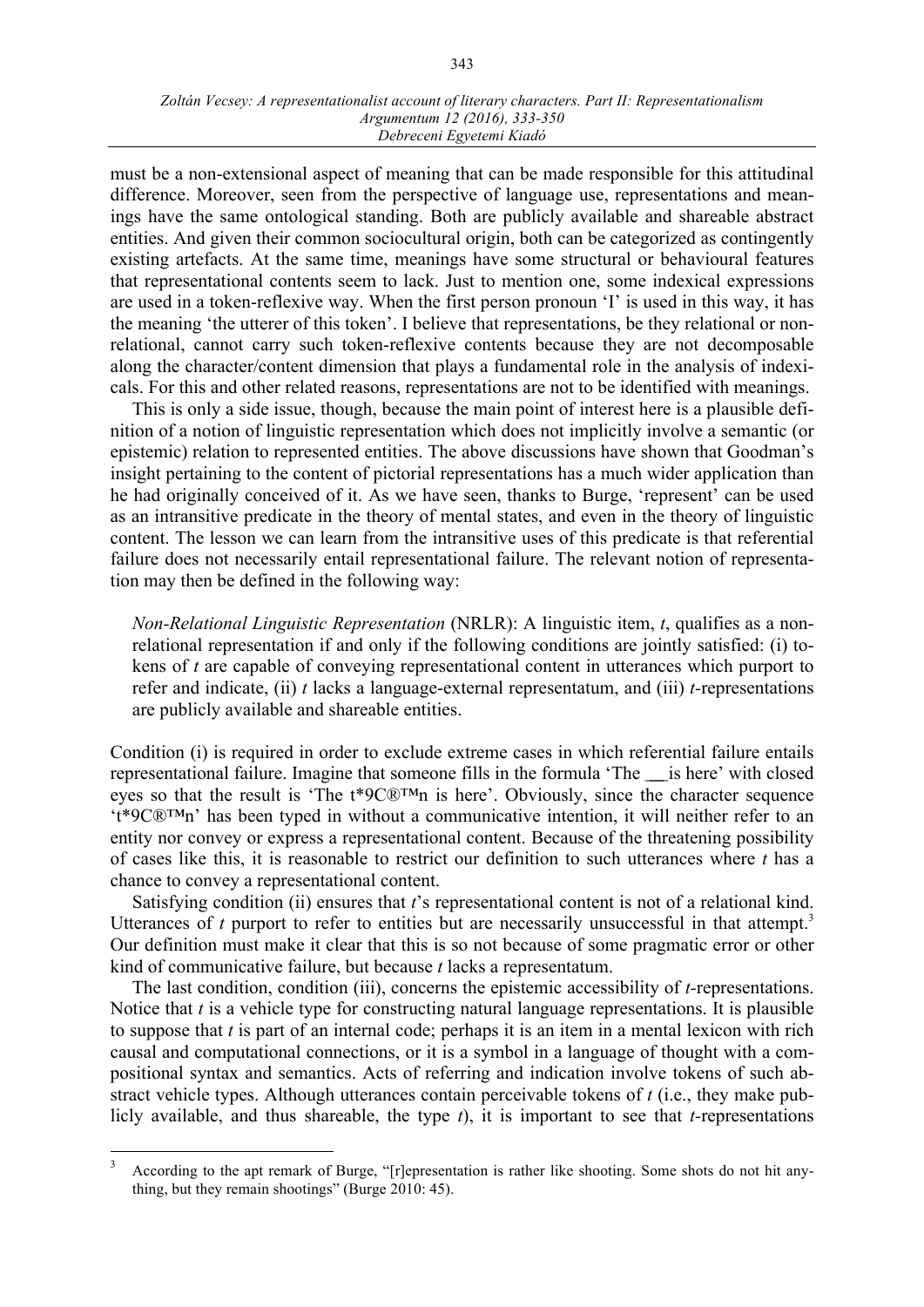themselves are not perceivable linguistic entities. Concrete particulars – acoustical signals in the air or ink marks on a sheet of paper – are not apt to be regarded as representations. Someone's admiring Holmes is not admiring acoustical signals or ink marks. The right thing to say is that uttered and written tokens serve as triggers for their corresponding mental items/symbols. I do not want to suggest that the complex problem posed by the type-token relationship is so easily solvable; but, for our present purposes, it is enough to note that tokens are needed to register that a particular speaker intends to convey a *t*-representation. When speakers produce and perceive utterances they register unique tokens which are unrepeatable spatiotemporal entities, but *t-*representations are registered at the type-level, and because of this they have to be categorized as repeatable abstract entities. Repeatability guarantees that the spatiotemporal contingency of utterances does not set limits to the epistemic accessibility of *t-*representations.

With (NRLR) at hand, we can now turn our critique of the simple-minded account of realism into a constructive proposal. The aim is not, of course, to rule out the artefactualist theory of fictional characters as completely misguided. I think that the Thomassonian approach is much more plausible and easier to defend than other realist approaches to characters. So my proposal is that we should rethink whether characters – and fictionalia in general – exist in the way Thomassonian artefactualists think they do. That is, we should rethink what does it *exactly* mean to say that fictional characters, places and events are created abstract artefacts. I contend, not surprisingly, that all of these entities are at bottom linguistic constructions to which we have epistemic access only via our ordinary reading experiences. If we take (NRLR) as a conceptual guide, we can provide a definite answer to the question concerning the nature of these linguistic constructions. The answer, in short, is that the individuals we found in our reading experiences and the events we apprehend in interpreting texts of literary fiction are nothing else than sets of non-relational representations.

### **3 Some closing remarks about the metatheoretical aspects of the proposal**

Since our representational account of fictional characters is a linguistically motivated hypothesis, we should briefly reflect on the role of data on which our theoretical claims rest.

In recent years, Kertész and Rákosi have elaborated a metatheoretical model for linguistic research which is relevant in this regard (Kertész & Rákosi 2012, 2014a,b). Some parts of Kertész and Rákosi's work are especially enlightening for the present proposal, so it is worth reviewing the basic structure of their model.

The first thing to note is that Kertész and Rákosi conceive data as pieces of information.<sup>4</sup> But not all pieces of information can function as datum for a hypothesis. For them to play this role, it is essential that they possess a certain degree of plausibility when entering the process of theory development. This means that a given piece of information counts as a datum just in case it has a positive plausibility value originating from some *direct* source. In the case of direct sources, the plausibility value of the information in question has to be evaluated with respect to the reliability of the source. For instance, if one regards the theoretician's intuition as a highly reliable source of information, then intuitive judgements about linguistic expressions have to be assigned a relatively high plausibility value. Or, if one thinks of written corpora as having only a low degree of reliability, then one should attach low plausibility values to the

In fact, they think that pieces of information are available for us typically in the form of statements but this precisification is not crucial here.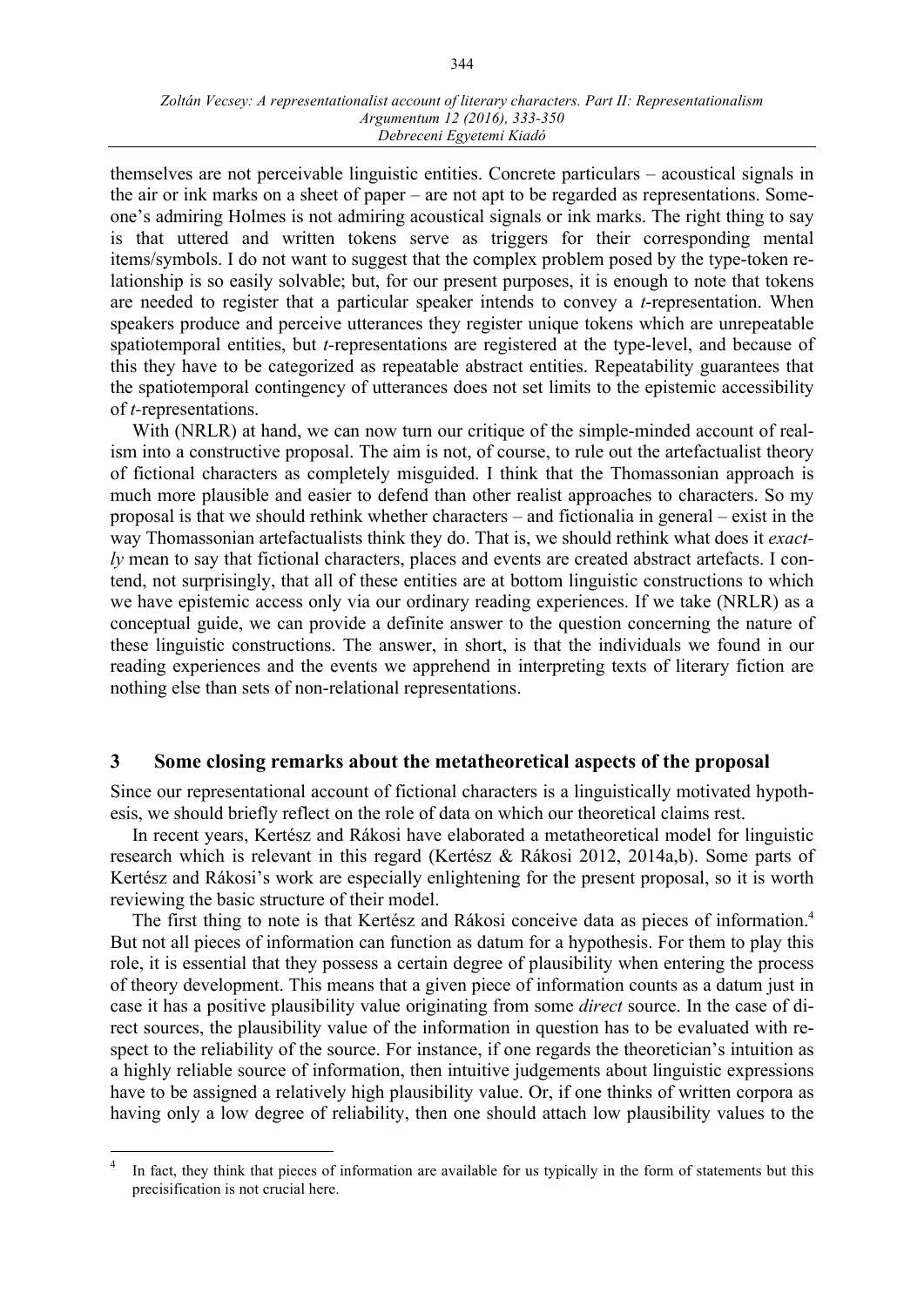pieces of information that stem from this kind of source. In most areas of linguistic research, degrees of plausibility are measured and determined by convention. In order to improve the efficacy of their research, adherents of a particular trend or school often adopt a consensual view concerning the plausibility ranking of alternative data sources.

However, data may originate also from *indirect* sources. When a datum stems from an indirect source, its plausibility value is measured and determined on the basis of other pieces of information. Typically, this happens when data are generated by plausible inferences. At certain phases of theory development, the epistemic criteria for making sound logical inferences cannot be always fully satisfied. These are situations in which one ought to take into consideration some unformalisable features of the inferences one wishes to draw. One might consider, for example, the plausibility values of the premises of a particular inference and one might also weigh in the sources from which these values are drawn. In this way, one can make inferences that contain premises which have some intermediate plausibility value instead of being genuinely true or false. Conclusions of these "uncertain" inferences have the same features, that is, they are not genuinely true or false but only to a certain extent plausible. Thus, when one considers the conclusion of a plausible inference as a datum, then the plausibility value of that datum should be calculated on the basis of the plausibility values of the premises and other relevant properties of the inference.<sup>5</sup>

From this it follows that the notion of datum cannot be interpreted solely in terms of information content. According to Kertész and Rákosi's approach, the structure of data consists of two components: one of them is a piece of information, the other is a plausibility value which stems from a direct or indirect source.

Yet it is also worth noting that Kertész and Rákosi do not regard data as theoryindependent and unquestionable starting points for the construction of linguistic models. Instead they hold that data are entities that are basically uncertain, fallible and revisable. They inherit these properties from the sources with which they are associated. Therefore, in contrast to standard truth conditional views, data are regarded here not as facts, but as more or less reliable "truth-candidates". Nevertheless, it is not wrong to say that data are in a certain sense 'given' like facts since they receive a plausibility value from direct sources, that is, their *initial* plausibility is judged not with the help of inferences constructed within an argumentation process but directly on the basis of the reliability of their source.6

Accordingly, for something to be a datum does not mean to have a stable, once-for-all status. Kertész and Rákosi argue for this in the following way:

If the reliability of a data source is called into question, then the usability of this source as well as the plausibility of the statements originating from it have to be re-evaluated. This means that information concerning the reliability of the source and the relationship between the source and the statements stemming from it have to be integrated into the argumentation process. In this way the data stemming from this source will lose their data status (but not necessarily their plausibility). (Kertész & Rákosi 2012: 176)

The first sentence in the passage can be read as an explanation of why data may vary in their plausibility values. In principle, any argumentation process may be extended to take new informations into account. If they have been gathered from relevant sources and have positive plausibility values, these informations may function as new data for the development of a given theory. On the other hand, the newly acquired data may have a potential to call into ques-

 <sup>5</sup> The notion of *evidence* can be defined in terms of plausible inference: a datum is evidence with respect to some hypothesis if it is a premise of a plausible inference which makes that hypothesis plausible. For more on this, see Kertész & Rákosi (2012: 178–185) and (2014b: 45–46).

<sup>6</sup> Cf. Kertész & Rákosi (2012: 175).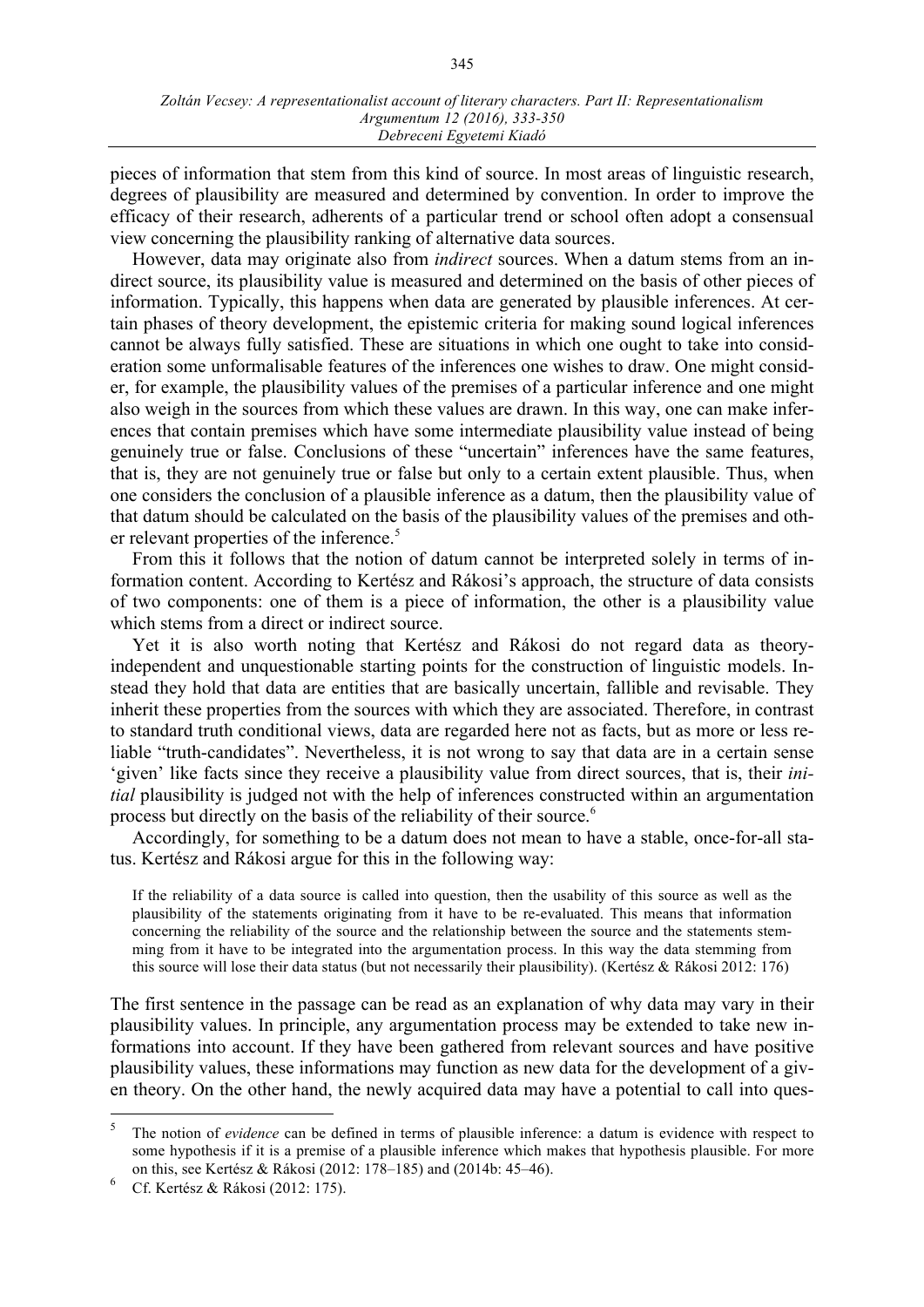tion the reliability of certain data sources already used in the process of argumentation. This might happen when a new datum affects directly and negatively the reliability of another source, or when it renders an extant data source irrelevant to the problem actually discussed. For these reasons, any piece of information may change its status and reliability as the process of research progresses. Seen from this metatheoretical perspective, linguistic theory development is a dynamic process in which pieces of information are – or can be – constantly reevaluated with respect to their plausibility values.

What is then the function of data in linguistic theories? The answer Kertész and Rákosi provide to this question is that the function of data is to supply plausibility values to theories. When a given piece of information acquires the status of datum in a linguistic theory, it can be used to determine the plausibility of other pieces of information with the help of plausible inferences. This leads to cycles of argumentation where a particular information is often evaluated from different perspectives. Such argumentation cycles can also occur between rival theories either because they may judge the initial plausibility value of informational units differently, or because they may accept different forms of plausible inferences as legitimate.

Let us take stock. Kertész and Rákosi's metatheoretical model contains at least three insights that are pertinent to the topic of the present paper. These are the following:<sup>7</sup>

1) *The role of plausibility in linguistic theory development*. The linguistic model of plausibility reinterprets the standard notion of datum and regards it as an effective means of theory development. Although data may be thought of, in a certain sense, as given, they do not have such a secure epistemological status as facts. Quite the contrary, their basic property is their uncertainty. Apart from cases that one can justly call extreme, data do not constitute true starting points for theoretical reasoning. Instead, they are more or less reliable truth-candidates. The model interprets this type of uncertainty as plausibility. Accordingly, it can be claimed that the primary function of data is to introduce plausibility values into linguistic theories.

2) *Status and handling of data*. Data in linguistic theories are not only uncertain, they are also fallible and revisable. They are to be recognized as having a fallible status because any claim one can make about them can be disputed. This is a consequence of the fact that data are essentially theory- and problem-dependent. One can propose a hypothesis that assigns a positive plausibility value to a given piece of information, *pi*, if *pi* stems from a source which has been acknowledged to be reliable. An advocate of a rival hypothesis may reject this decision by arguing that the data source in question is not capable to make *pi* plausible. This does not necessarily lead to an impasse since both decisions can be revised by extending the debate with new pieces of information. If this has been done, one should set up an argumentation cycle in which old and new decisions can be evaluated in a coordinated manner. ʻCoordination' is intended to mean here not only the summation of the actually available informational units but also the examination of their consistency. The final aim of this process is to elaborate a theoretical context where the reliability of the contested data sources can be compared so that a tentative resolution of the initial dispute can be achieved.

3) *Open-endedness.* Modelling data as uncertain, fallible and revisable has an implication that concerns the prospects and limitations of linguistic research in general. If linguistic research is to be thought of as a process in which data, plausible inferences and hypotheses are continuously re-evaluated, then object-scientific questions can never be answered in a conclusive

 <sup>7</sup> Cf. Kertész & Rákosi (2012: 254-255 ) and (2014a: 5-7).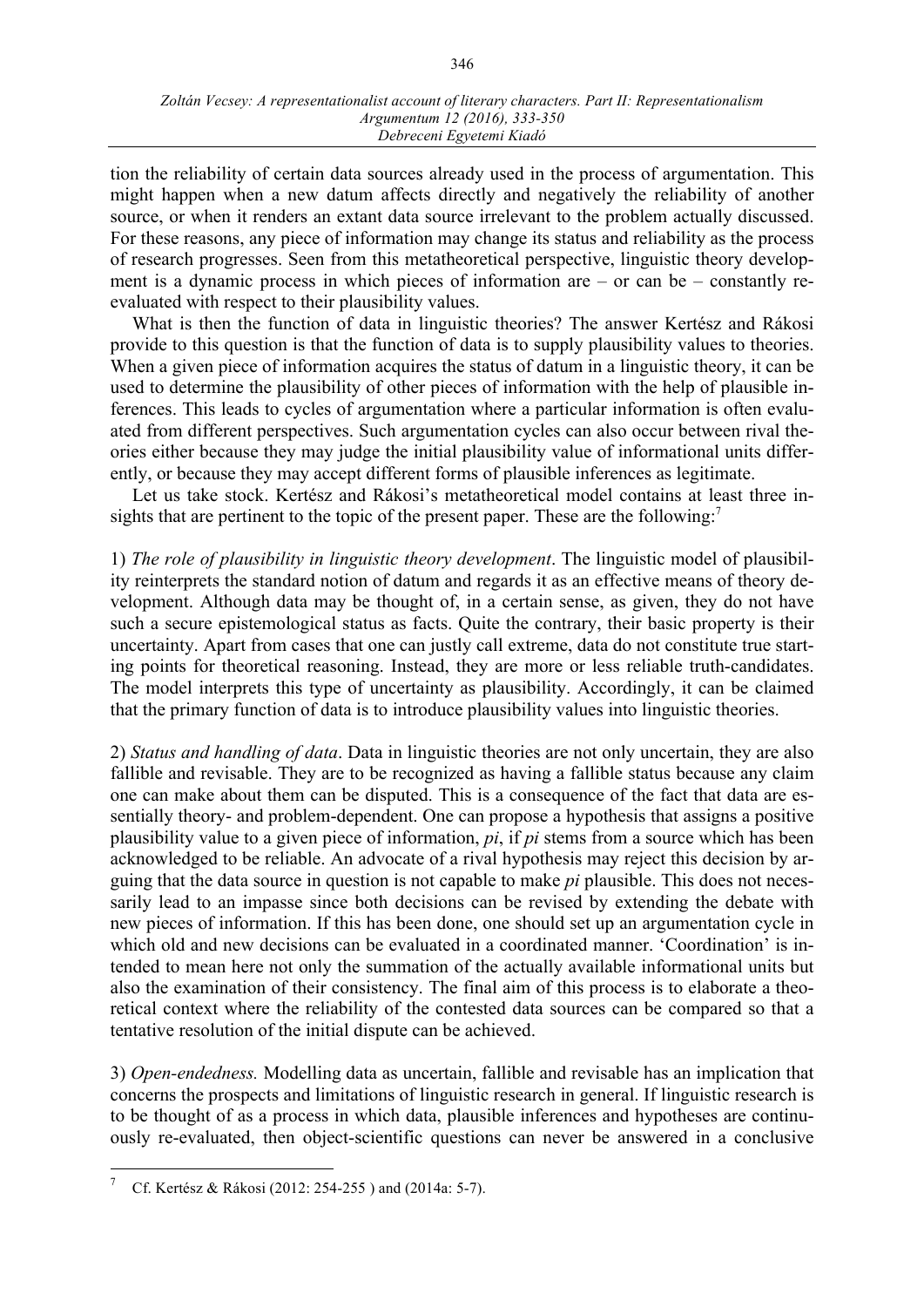way. Or, to put this less powerfully, it seems that for *most* object-scientific questions only provisional answers can be offered. The metatheoretical model reveals that object-scientific problems have usually more than one acceptable solution. Overall consensus concerning research results is very rarely obtained since all disputants ought to check and revise their standpoint continuously through the re-evaluation process of plausible argumentation. To repeat, linguistic research does not start with genuinely true formulas and theorems from which sound inferences can be formed. In most cases, starting points are based on insecure epistemic ground. Strictly speaking, the opening arguments of linguistic theories are not true but merely candidates for being true. Even though obvious uncertainties are eliminated step by step as the research process progresses, one should always expect a certain amount of epistemic insecurity. Therefore, at a particular phase of the research, adherents of a given theory must take into consideration all available hypotheses and should choose the most plausible one among them. Here the model invites us to think about the most general and abstract features of linguistic theorizing. Given that uncertainty is understood as a pervasive phenomenon in theoretical reasoning, Kertész and Rákosi's approach requires a disengagement from the usual understanding of scientific progress. The most important implication is that the core idea of the model is incompatible with "the unreflected and absolutistic defence of particular theories and the unreflected and mechanical rejection of their rivals."8 This understanding has to be replaced by another one which emphasizes the open-endedness of object-scientific debates. Although debates in semantics and pragmatics and in other areas improve permanently in their capacity to find reassuring answers to troubling questions but they rarely come to an endpoint. Note, however, that open-endedness should not be taken as excluding the possibility of theoretical progress in linguistics. Indeed, quite the opposite is the case. The fact that the vast majority of theoretical claims lack definitive justification has a positive impact on long-run knowledge growth because it motivates – or should motivate – everyone to involve more and more data into their research and thus to find more plausible solutions to the problems they encounter.

In the light of these metatheoretical considerations, I want to make some final remarks about our main topic. First note that two of the central notions of the above model – datum and plausibility – have also been used in the previous sections of this paper. This reveals that we have applied metatheoretical reflection in our argumentative practices even if only in a theoretically innocent or naive way. In their model, Kertész and Rákosi regard metatheoretical reflection not as a kind of higher-order reasoning but as an element of object-scientific argumentation. The argumentative style of the present paper seems to support their opinion. More importantly, many prominent works of the realism/antirealism debate seem to fit this model as well. Although experts rarely explicitly acknowledge the uncertainty, fallibility and revisability of their data, the careful manner with which they approach every question suggests that they are aware of the relevance of this epistemic factor. This is even more so in the case of plausibility. The term ʻplausibility' is commonly used as if it were a tool for introducing epistemic rankings over individual hypotheses. To illustrate this, let us consider some characteristic passages from both sides of the debate.

It often happens that antirealists about fictional entities use ʻplausibility' and ʻplausible' for contrasting or ranking hypotheses. Here is a quote from Walton's book *Mimesis as Make-Believe*:

 <sup>8</sup> Kertész & Rákosi (2014a: 7).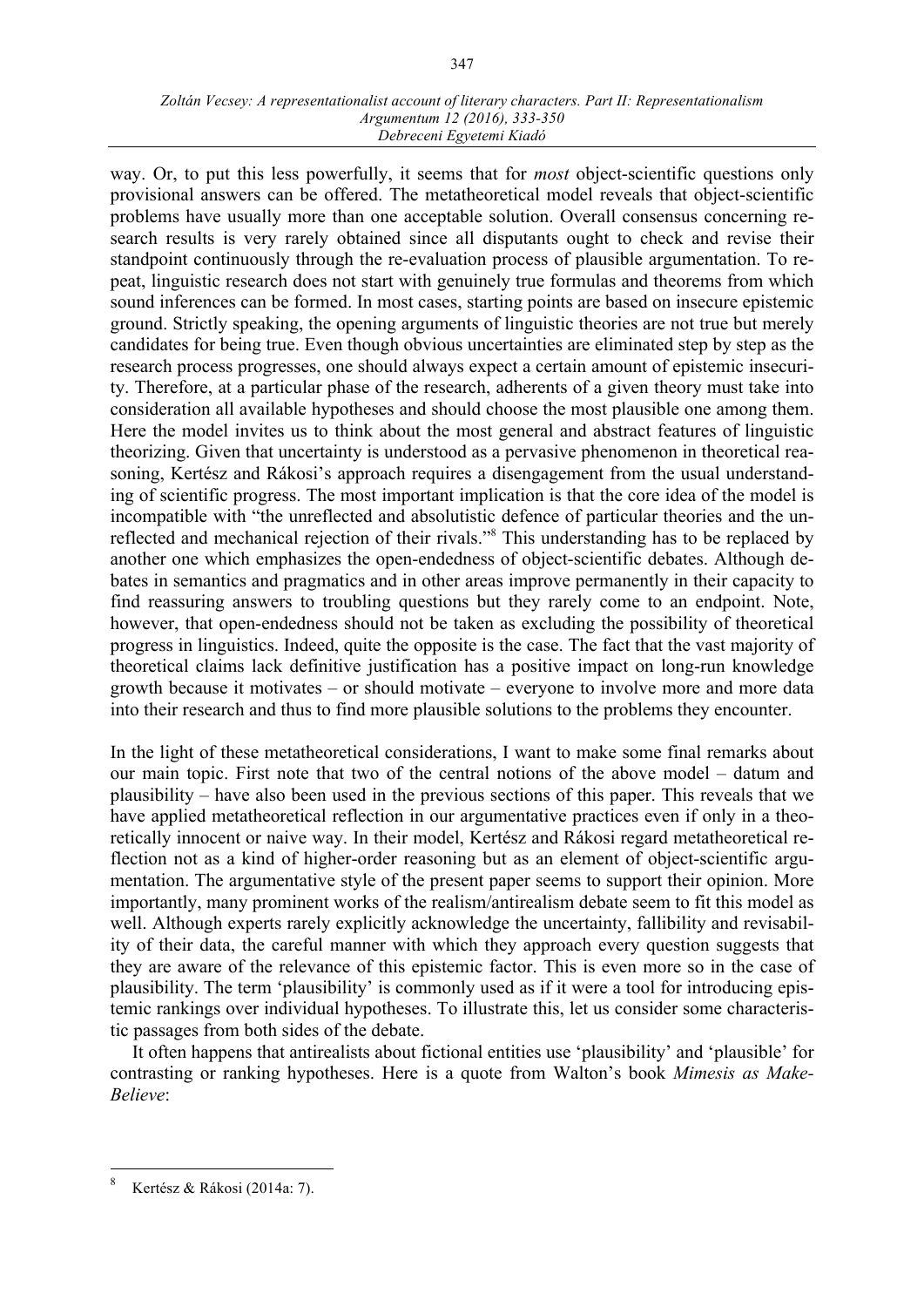Language may be essentially a means whereby people communicate with one another; hence the *plausibility* of basing a theory of language on actions of communicators, language users. To suppose that fiction is essentially a means of communication is no more *plausible* than to suppose it incapable of serving this purpose. (Walton 1990: 89, emphasis added)

Everett uses the adjective '(im)plausible' in his book *The Nonexistent* quite frequently.<sup>9</sup> Here is a typical example:

I also argued that the most *intuitively plausible* identity criteria for fictional characters are not those we considered that were offered by various fictional realists but rather ones which see the identity or distinctness of fictional characters as being determined by what we are mandated to imagine when we engage with the relevant fictions. These criteria are *intuitively highly plausible* and seem to capture how we actually talk and think about fictional objects. (Everett 2013: 208, emphasis added)

In the above passages, both Walton and Everett use composite data sources. The content of their claims depends partly on theoretical considerations, and partly on common sense knowledge. Accordingly, the role of ʻplausible' in their sentences consists in qualifying the reliability of these data sources. That is, ʻplausible' functions here like a noun modifier or a sentence operator which shows that a particular claim which can be traced back to one data source is (much) more acceptable than its rival claim which can be traced back to a different source.

It is not too surprising, I think, that fictional realists apply a similar argumentative strategy in their works. Consider the following remarks from Thomasson's paper *Speaking of fictional characters*:

Certainly it is *plausible* that, in writing a work of fiction, the fictionalizing discourse of the storyteller involves a pretense (shared with readers) that she is telling a true story about real people. It's also *plausible* that internal discourse by readers about the content of the story invokes the same pretense, and can be understood as discussing what is true according to the story (with the pretense obviating the need to explicitly state this prefix). (Thomasson 2003: 207, emphasis added)

*Thomasson is not the only one to apply the adjective* ʻplausible' to the basic hypotheses of her theory*. In her paper Fictional realism and negative existentials,* von Solodkoff expresses her own realist view in the following way:

Now, I take ʻFictional characters are unreal', ʻFictional characters are non-existent', ʻFictional characters are not real' and ʻFictional characters don't exist' to be four different ways to convey the same claim. As I noted earlier, this seems to be *plausible*, since ordinary speakers find it extremely natural to switch between claiming that something ʻis not real' and claiming that that thing ʻdoesn't exist'. (von Solodkoff 2014: 346, emphasis added)

Note that both of these authors work with data that originate from a direct source. They use common sense intuitions for supporting their arguments: Thomasson's text refers to readers, von Solodkoff's text mentions ordinary speakers. ʻPlausible' means in their usage that common sense intuition should be taken as highly reliable data source at a given phase of the argumentation.

Of course, trying to demonstrate a general phenomenon with randomly chosen examples may seem a little desperate. In response to this it can be said that direct allusions to plausibility occur in nearly all works of this kind. The examples could be easily multiplied: to talk about the plausibility of a claim or hypothesis is the norm rather than exception. And this is

More precisely, the adjective '(im)plausible' has exactly 75 occurrences in the text, which means that it occurs, on average, at every third page of the book.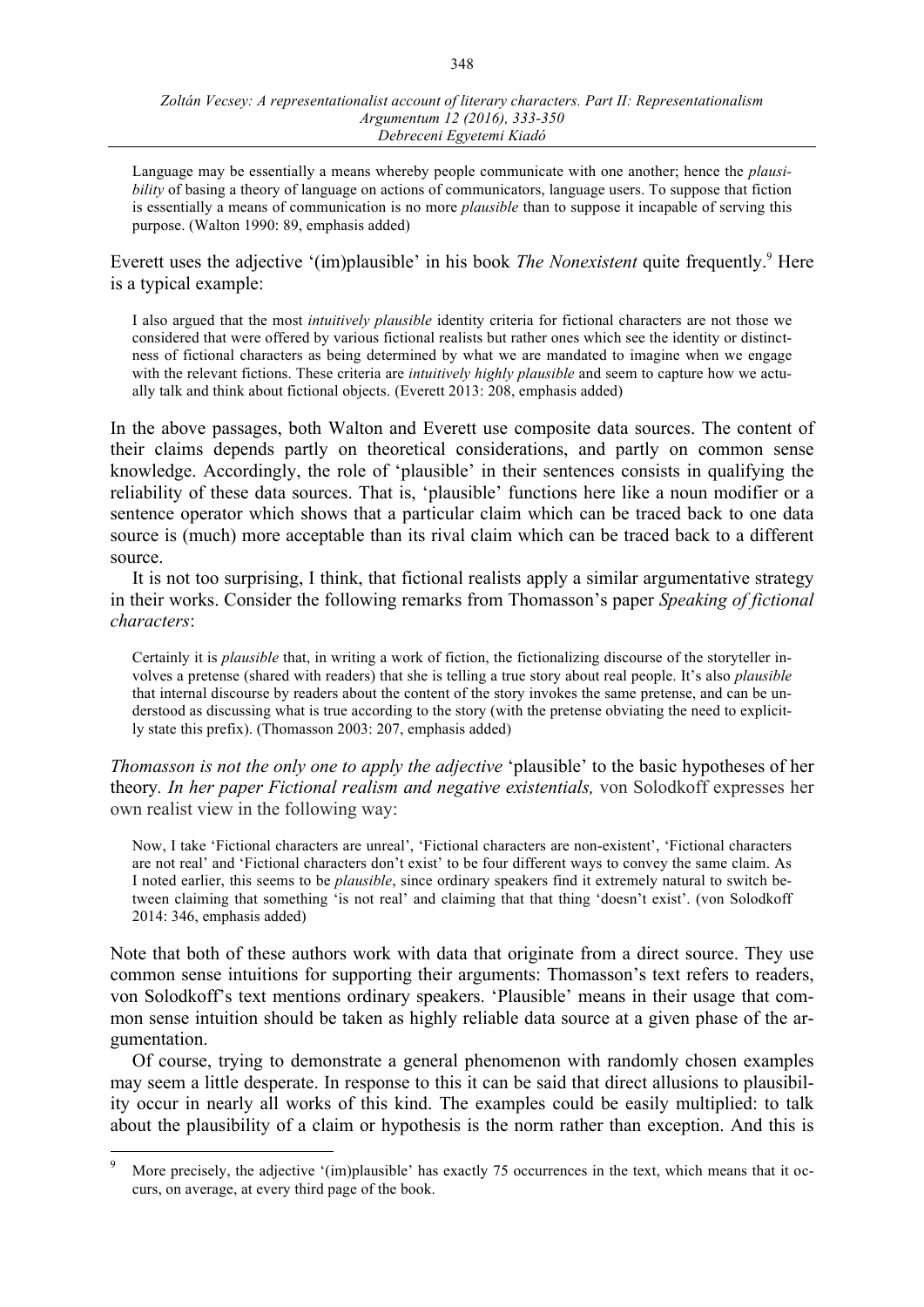enough to show that the expressions '*p* is (highly, extremely, etc.) plausible' and 'it is (highly, extremely, etc.) plausible that' are not mere clichés of the language of object-scientific research.<sup>10</sup> Instead they are indicators which reveal that the participants of the realism/antirealism debate continuously weigh how reliable the data sources are from which they draw their informations. They also show that in order to compare rival hypotheses and theories and to elaborate alternative explanatory frameworks, researchers have to rely on some measure of reliability.

This is also true of the line of argumentation that has led us to the (NRLR)-based account of characters. We have regarded the common sense conception of fictionality as a data source with relatively high initial reliability. We then found that artefactualist views are better suited for our systematic purposes than antirealist theories. And, finally, we have tried to establish that our representationalist framework has numerous compelling advantages over all of the existing theories of fictional entities. Plausibility rankings played an often invisible but significant role at every turn of our argument. Individual claims and hypotheses were accepted only if (i) we tacitly assigned them a value which were drawn from a continuum of values between that of neutral plausibility (i.e. 0) and certainty (i.e. 1), and (ii) we assigned to their rival claims and hypotheses lower values. It would be interesting to see how the assigned plausibility values are connected to each other and how they fit into our overall representationalist framework. The detailed reconstruction of this assignment structure, however, must be the subject of another study.

## **References**

Burge, Tyler (2010): *Origins of Objectivity*. Oxford: Clarendon Press.

- Everett, Anthony (2013): *The Nonexistent*. Oxford: Oxford University Press.
- Goodman, Jeffrey (2004): *A defense of creationism in fiction*. *Grazer Philosophische Studien* 67: 131-55.
- Goodman, Nelson (1968): *Languages of Art: An Approach to a Theory of Symbols*. Indianapolis: Bobbs-Merrill.
- Kertész, András & Rákosi, Csilla (2012): *Data and Evidence in Linguistics: A Plausible Argumentation Model*. Cambridge: Cambridge University Press.
- Kertész, András & Rákosi, Csilla (2014a): *Introduction.* In *The Evidential Basis of Linguistic Argumentation*, Kertész András & Rákosi Csilla (eds), 1-15. Amsterdam: John Benjamins.
- Kertész, András & Rákosi, Csilla (2014b): *The p-model of data and evidence in linguistics.* In *The Evidential Basis of Linguistic Argumentation*, Kertész András & Rákosi Csilla (eds), 15-48. Amsterdam: John Benjamins.

Thomasson, Amie L. (2003): *Speaking of fictional characters*. *Dialectica* 57: 207-226.

Thomasson, Amie L. (2015b): *Ontology Made Easy*. Oxford: Oxford University Press.

von Solodkoff, Tatjana (2014): *Fictional realism and negative existentials*. In *Empty Representations. Reference and Non-Existence*, Manuel Garcia-Carpintero and Genoveva Marti (eds.), 333-352. Oxford: Oxford University Press.

<sup>&</sup>lt;sup>10</sup> The same holds for expressions that are based on the adjective 'implausible'.